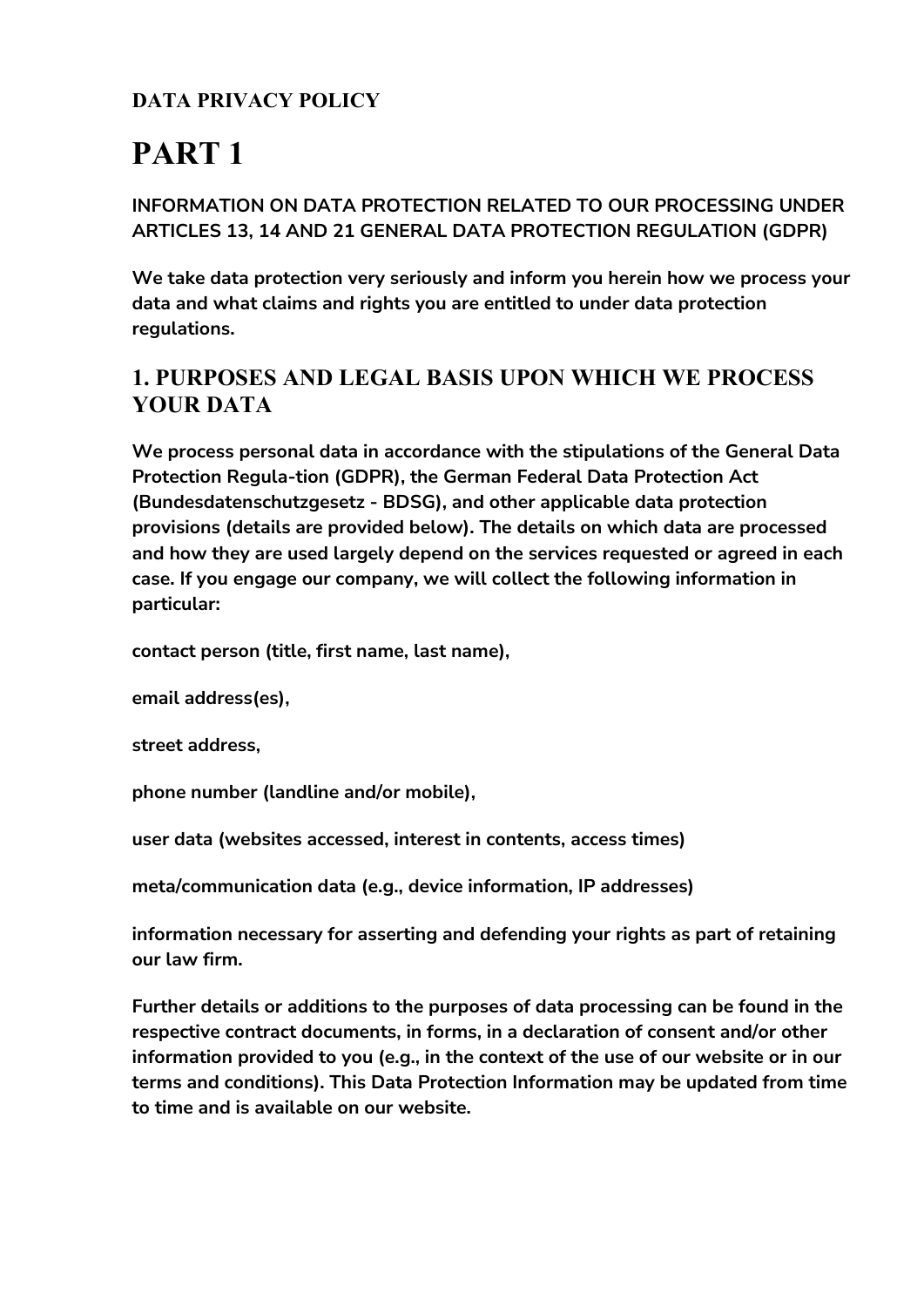# **2.1 PURPOSES NECESSARY FOR PERFORMANCE OF A CONTRACT OR PRECONTRACTUAL MEASURES (ART. 6(1)(B) GDPR)**

**The processing of personal data is performed at your request for the performance of our contracts with you and for the performance of your orders, as well as for the performance of measures and activities within the scope of precontractual relationships, e.g., with interested parties. The collection of these data is performed mainly in connection with the provision of services in connection with the delivery, assembly, dismantling of tents, mobile structures, warehouses and riding halls as well as accessories, according to your orders and wishes. This essentially includes contract-related communication with you, the corresponding billing and associated payment transactions, the traceability of transactions, orders and other agreements as well as quality control through appropriate documentation, goodwill procedures, measures to control and optimise business processes and to fulfil general duties of care, statistical evaluations for corporate management, cost recording and management, reporting, internal and external communication, emergency management, accounting and tax assessment of operational services, risk management, assertion of legal claims and defence in legal disputes; guarantee of IT security (including system and plausibility tests) and general security, including building and facility security, securing and exercising domiciliary rights (e.g. through access controls); ensuring the integrity, authenticity and availability of data, prevention and investigation of criminal offences; monitoring by supervisory bodies or monitoring authorities (e.g. auditing).**

# **2.2 PURPOSES WITHIN THE FRAMEWORK OF YOUR CONSENT (ART. 6(1)(A) GDPR)**

**Your personal data may also be processed for certain purposes (e.g., use of company communication systems for private purposes; photographs/videos of you for publication in the Intranet/Internet) including as a result of your consent. As a rule, you may revoke this consent at any time. This also applies to the revoking of declarations of consent that were issued to us before the GDPR went into effect, i.e., prior to May 25, 2018. You will be informed separately about the consequences of revocation or refusal to provide consent in the respective text of the consent. Generally, revocation of consent only applies to the future. Processing carried out prior to consent being issued is not affected and remains lawful.**

## **2.3 PURPOSES WITHIN THE FRAMEWORK OF A LEGITIMATE INTEREST ON OUR PART OR OF THIRD PARTIES (ART. 6(1)(F) GDPR)**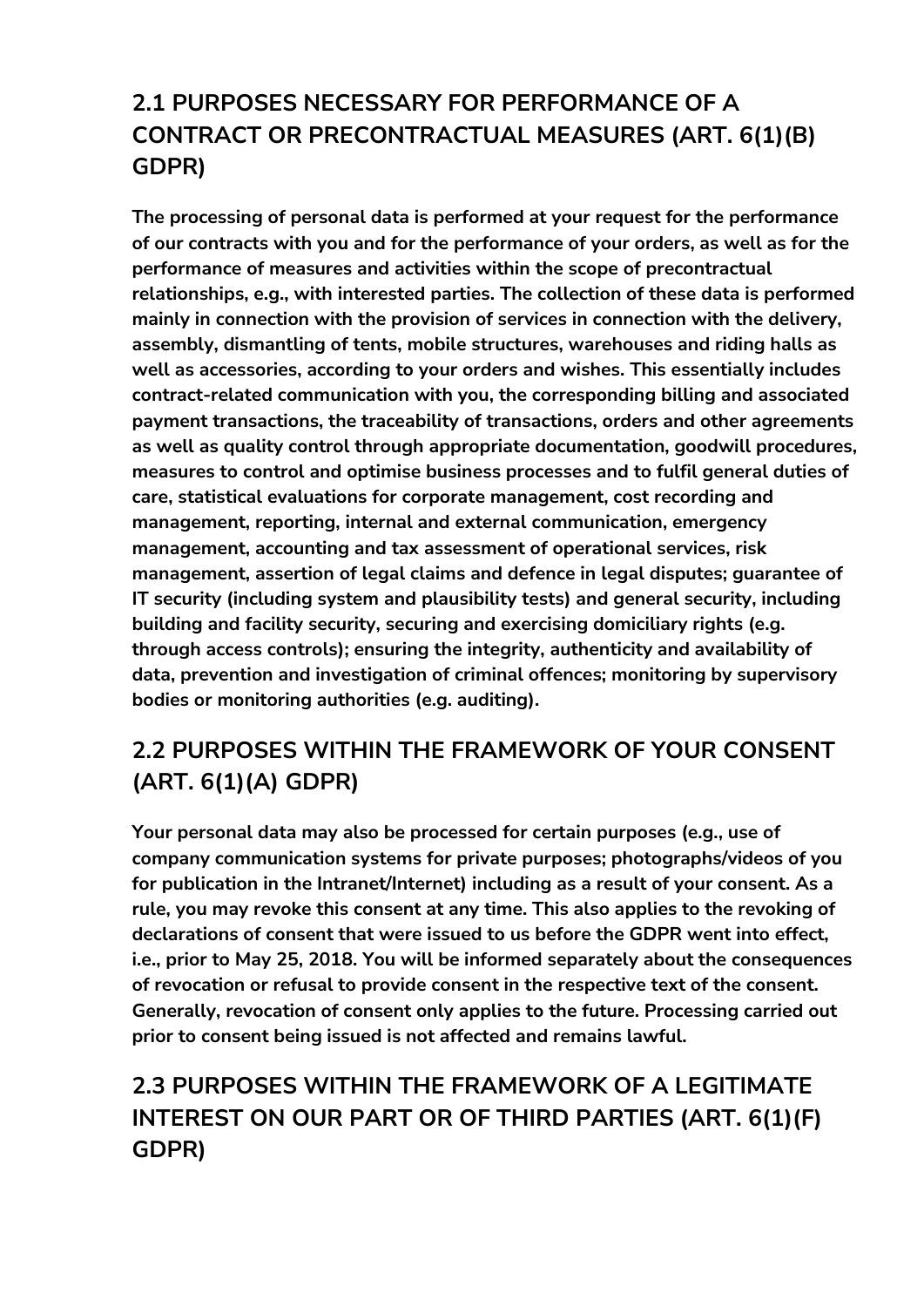**Beyond the actual fulfilment of the (pre-)agreement, we process your data whenever this is necessary to protect legitimate interests of our own or of third parties, in particular for the following purposes:**

**advertising or market and opinion research, unless you have objected to the use of your data;**

**sending newsletters with product-information, if an consent has been given by you;**

**obtaining information and exchanging data with credit agencies;**

**the further development of services and products as well as existing systems and processes;**

**the disclosure of personal data within the framework of due diligence in the course of company sale negotiations;**

**for comparison with European and international anti-terror lists, insofar as this goes beyond the legal obligations;**

**statistical evaluations or market analysis;**

**benchmarking;**

**the assertion of legal claims and defense in legal disputes which are not directly attributable to the contractual relationship;**

**the restricted processing of data, if erasure is not possible or only possible with disproportionately high effort due to the particular type of storage;**

**building and plant security (e.g., by means of access control and video surveillance), insofar as this goes beyond the general duties of care;**

**internal and external investigations, safety reviews;**

**any monitoring or recording of telephone conversations for quality control and training purposes;**

**obtaining and maintenance of certifications of a private-law or official government nature;**

**the safeguarding and exercise of domestic authority by means of appropriate measures as well as video surveillance for the protection of our customers and employees as well as for securing evidence in the event of criminal offences and their prevention.**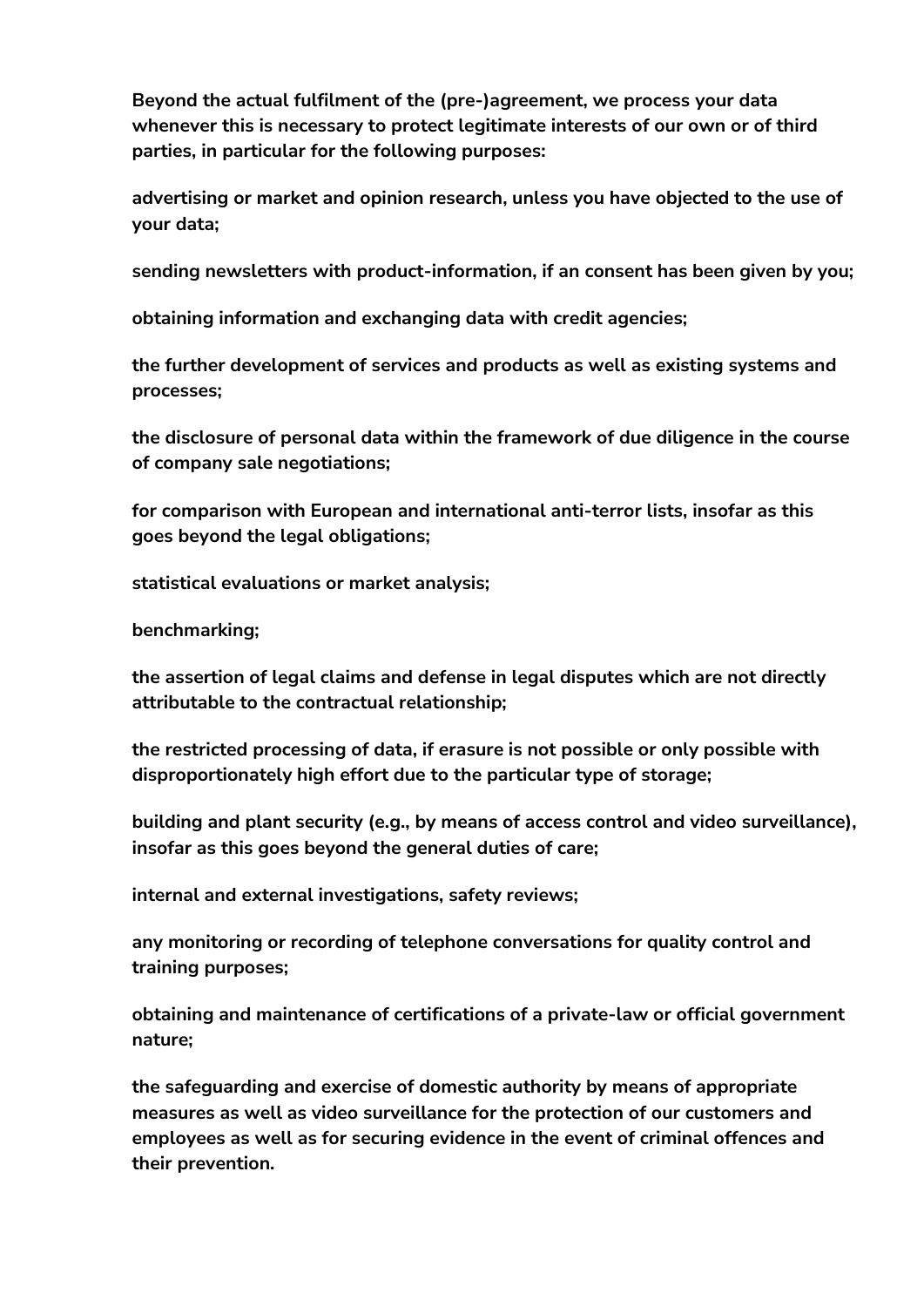# **2.4 PURPOSES NECESSARY FOR COMPLIANCE WITH A LEGAL OBLIGATION (ART. 6(1)(C) GDPR) OR FOR THE PERFORMANCE OF A TASK CARRIED OUT IN THE PUBLIC INTEREST (ART. 6(1)(E) GDPR)**

**Like all players in business life, we are also subject to a large number of legal obligations. These are primarily statutory requirements (e.g., commercial and tax laws), but also if applicable supervisory law or other requirements set out by government authorities. The purposes of processing may also include identity and age checks, prevention of fraud and money laundering (e.g., comparisons with European and international anti-terror lists), compliance with control and notification obligations under tax law as well as the archiving of data for the purposes of data protection and data security as well as for purposes of audits by tax advisors/auditors, fiscal and other government authorities. In addition, it may be necessary to disclose personal data within the framework of official government/court measures for the purposes of collecting evidence, law enforcement and criminal prosecution or the satisfaction of civil law claims.**

### **3. THE CATEGORIES OF DATA THAT WE PROCESS IF WE DO NOT RECEIVE DATA DIRECTLY FROM YOU, AND THEIR ORIGIN**

**If necessary for the contractual relationship with you and the activities performed by you, we may process data which we lawfully receive from other offices or other third parties (e.g., credit agencies, publishers of address databases). In addition, we process personal data that we have lawfully collected, received or acquired from publicly accessible sources (such as commercial registers and association registers, civil registers, the press, Internet and other media) if such is necessary and we are allowed to process these data in accordance with statutory provisions. Relevant personal data categories may be, in particular:**

**personal data (name, date of birth, place of birth, nationality, marital status, occupation/trade and comparable data),**

**contact data (address, e-mail address, telephone number and similar data)**

**address data (population register data and comparable data)**

**payment confirmation/confirmation of cover for bank and credit cards**

**information about your financial situation (creditworthiness data including scoring, i.e., data for assessing the economic risk)**

**customer history**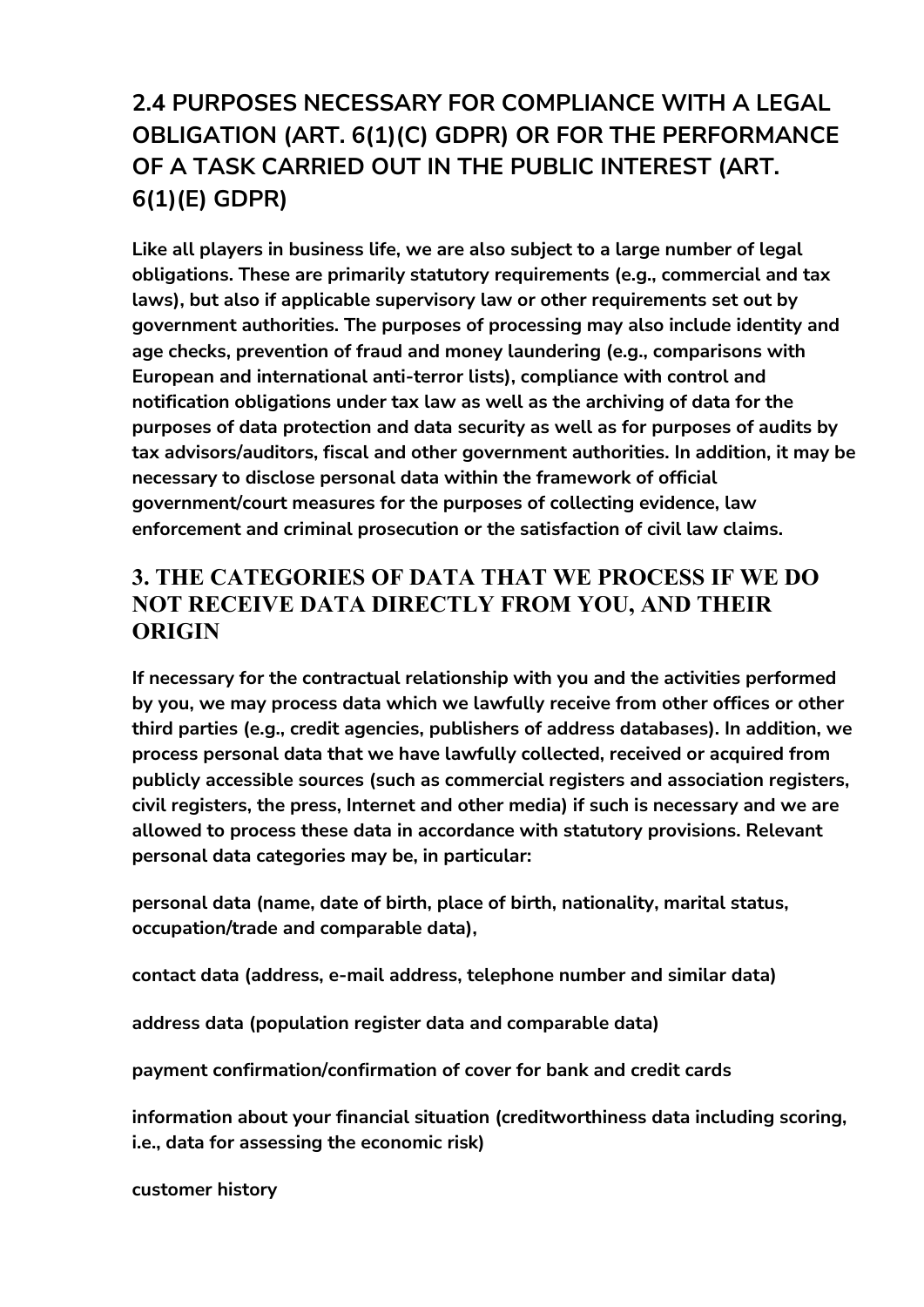**data on your use of the telemedia offered by us (e.g., time of access to our websites, apps or newsletters, clicked pages/links of us or entries and comparable data)**

**metadata/communication data (e.g., device information, IP addresses),**

### **4. RECIPIENTS OR CATEGORIES OF RECIPIENTS OF YOUR DATA**

**Within our company, the internal departments or organisational units to receive your data are those which require this data to fulfil our contractual and legal obligations or to process and implement our legitimate interests. Your data will only be passed on to external bodies**

**in connection to the execution of the contract (particularly subsidiaries and subcontractors, to the extent that this is necessary for the performance of the contract);**

**for the purposes of fulfilling legal requirements according to which we are obliged to provide information, report or pass on data, or if the passing on of data is in the public interest (cf. Section 2.4);**

**if external service companies process data on our behalf as contracted processors or agents (e.g. external data centres, support/maintenance of EDP/IT applications, archiving, document processing, call centre services, compliance services, monitoring, data screening for anti-money laundering purposes, data validation or plausibility checks, data destruction, purchasing/procurement, customer administration, lettershops, marketing, media technology, research, risk controlling, accounting, telephone services, website management, auditing services, credit institutions, printers or companies for data disposal, courier services, logistics);**

**on the basis of our legitimate interest or the legitimate interest of the third party for the purposes stated in Section 2.2 (e.g. to authorities, credit agencies, debt collection, lawyers, courts, experts, companies belonging to the Group, committees and supervisory bodies);**

**if you have given us your consent to transfer your data to third parties.**

**We will not otherwise pass on your data to third parties. Insofar as we commission service providers within the scope of processing an order, your data will in this case be subject to the same security standards as our own. In all other cases, recipients may only use the data for the purposes for which they were provided.**

### **5. DURATION OF DATA STORAGE**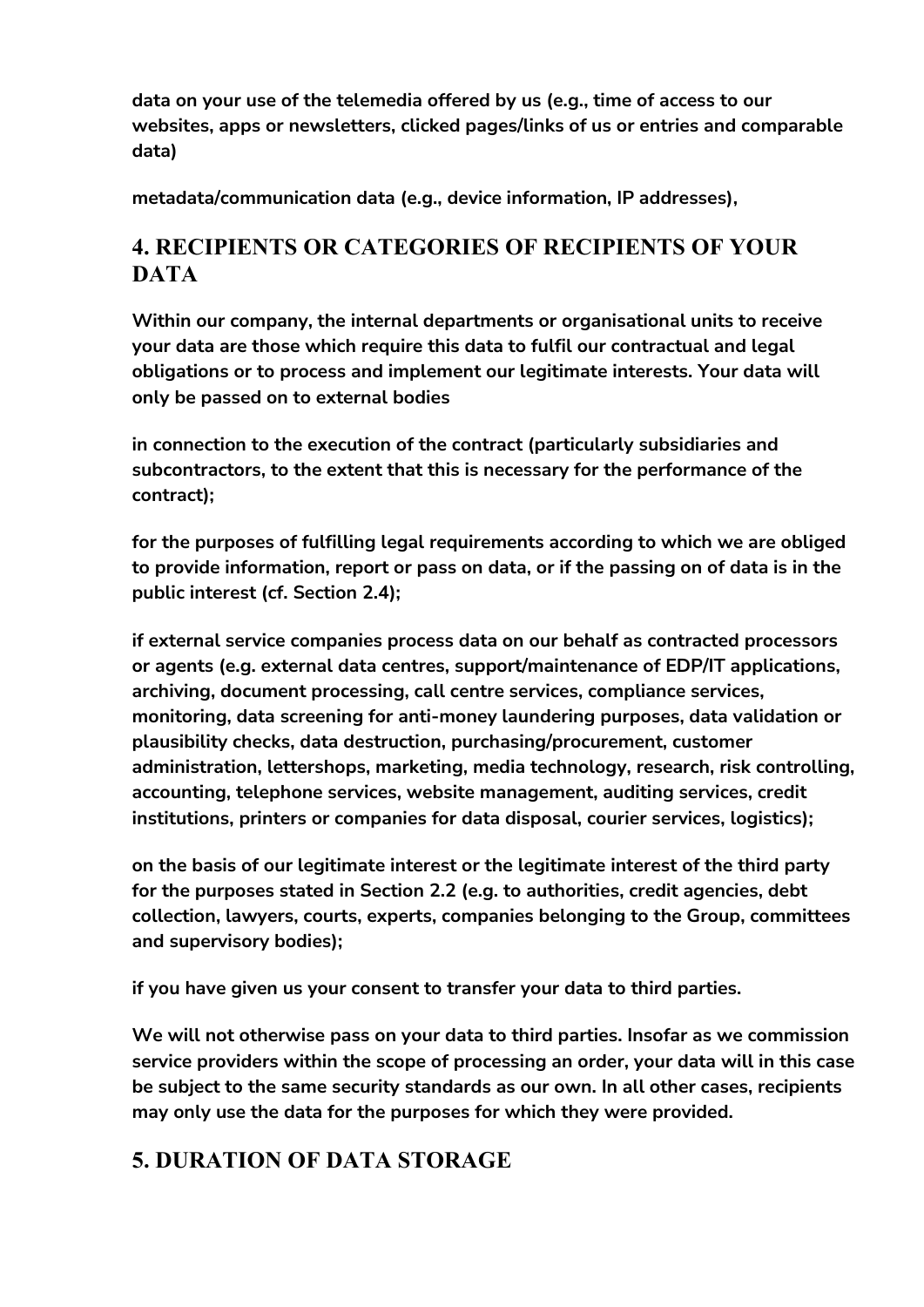**We process and store your data for the duration of our business relationship. This also includes the initiation of a contract (precontractual legal relationship) and the execution of a contract.**

**In addition, we are subject to various storage and documentation obligations including those set out in the German Commercial Code (HGB) and the German Fiscal Code (AO). The periods for storage or documentation specified therein extend up to ten years beyond the end of the business relationship or the precontractual legal relationship.**

**Furthermore, special legal regulations may require a longer storage period, e.g. the preservation of evidence within the scope of the legal statute of limitations. According to §§ 195 ff. of the German Civil Code (BGB), the regular limitation period is three years, but limitation periods of up to 30 years may also apply.**

**If the data is no longer required for the fulfilment of contractual or statutory obligations and rights, it is regularly deleted, unless its - limited - further processing is necessary for the fulfilment of the purposes listed under 2.2 for reasons of overriding legitimate interest. Such a predominant legitimate interest also exists, for example, if deletion is not possible or only possible with disproportionate effort due to the special type of storage and processing for other purposes by suitable technical and organisational means is impossible.**

### **6. PROCESSING OF YOUR DATA IN A THIRD COUNTRY OR THROUGH AN INTERNATIONAL ORGANIZATION**

**Data are transmitted to offices in countries outside the European Economic Area EU/EEA (third countries) whenever such is necessary to meet a contractual obligation towards you (e.g., if you are posted to another country), if such is required by law (e.g., notification obligations under tax law), if such is in the legitimate interest of us or a third party, or you have issued us with your consent to such.**

**At the same time, your data may be processed in a third country, including in connection with the involvement of service providers within the framework of the processing of the order. If no decision has been issued by the EU Commission regarding the presence of an appropriate level of data protection for the respective country, we warrant that your rights and freedoms will be reasonably protected and guarantied in accordance with EU data protection requirements through contractual agreements to this effect. We will provide you with detailed information on request.**

**You can request information on the suitable or appropriate guarantees and on the possibility of receiving a copy of these from the company data protection officer or the human resources department responsible for you.**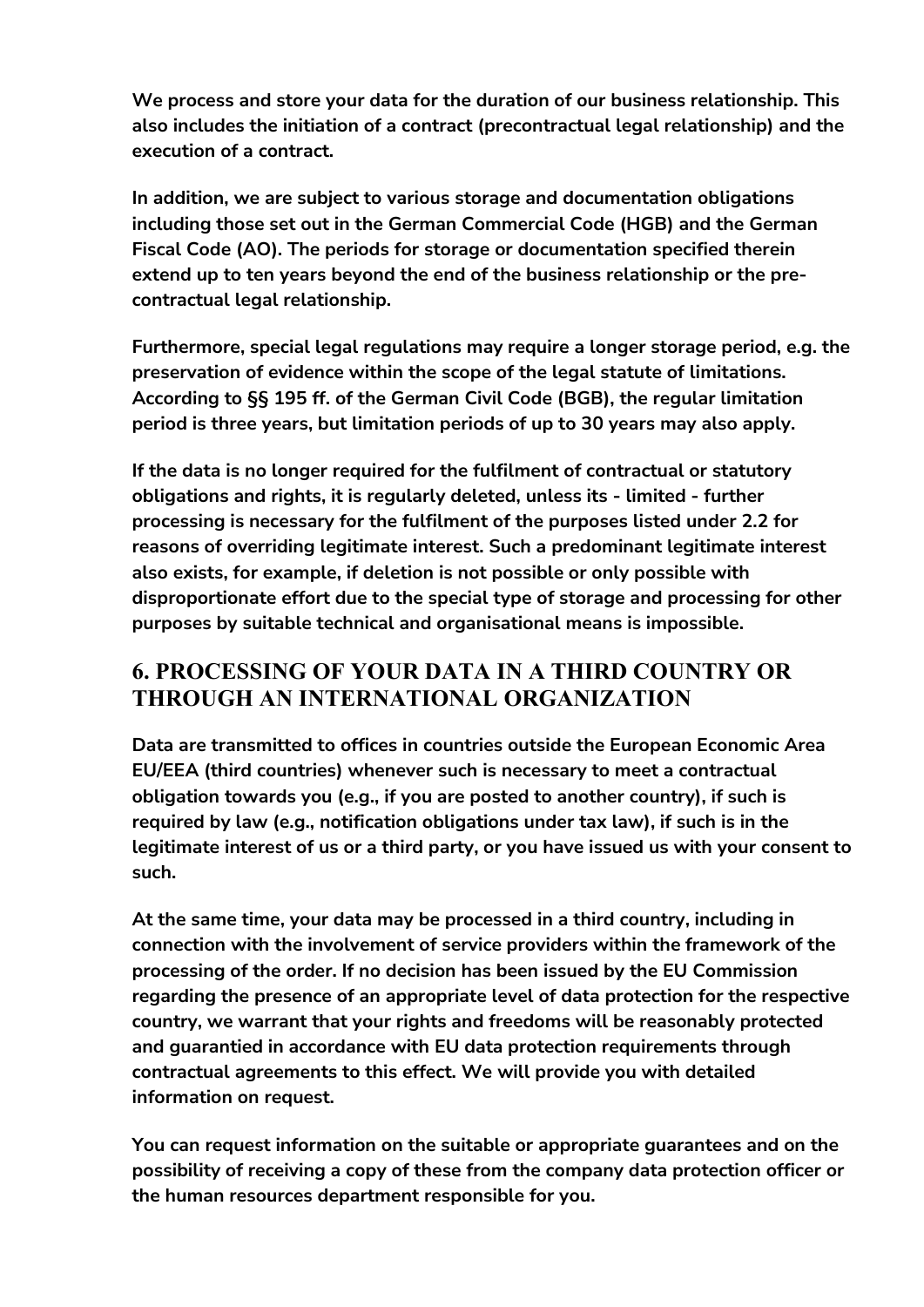### **7. YOUR DATA PROTECTION RIGHTS / RIGHTS OF DATA SUBJECTS**

**If certain conditions are met, you can assert the following data protection rights against us:**

**7.1 Under Art. 7(3) GDPR, you may revoke the consent that you have issued to us at any time. The result of this is that we may no longer perform the data processing covered by this consent in future.**

**7.2 Under Art. 15 GDPR, you have the right to obtain information on your personal data processed by us (where applicable, with limitations in accordance with Section 34 Federal Data Protection Act).**

**7.3 Upon request, we will rectify or complete data stored on you in accordance with Art. 16 GDPR if such data are inaccurate or incorrect.**

**7.4 Upon your request, we will erase your data in accordance with the principles of Art. 17 GDPR, unless we are prohibited from doing so by other statutory provisions (e.g., statutory retention obligations or the restrictions laid down in Section 35 Federal Data Protection Act) or an overriding interest on our part (for example, to defend our rights and claims).**

**7.5 Taking into account the preconditions laid down in Art. 18 GDPR, you may request us to restrict the processing of your data.**

**7.6 In accordance with the provisions of Art. 20 GDPR, you also have the right to receive the personal data concerning you in a structured, commonly used and machine-readable format or to transmit such data to a third party.**

**7.7 Furthermore, you may file an objection to the processing of your data in accordance with Art. 21 GDPR, as a result of which we are obliged to stop processing your data. This right of objection only applies, however, if very special circumstances characterize your personal situation, whereby the rights of our firm may stand in the way of your right of objection.**

**7.8 You also have the right to revoke consent, issued to us to process personal data, at any time with effect for the future.**

**7.9 In addition, you have the right to complain to a data protection supervisory authority (Art. 77 GDPR). recommend, however, that complaints should always initially be sent to our Data Protection Officer.**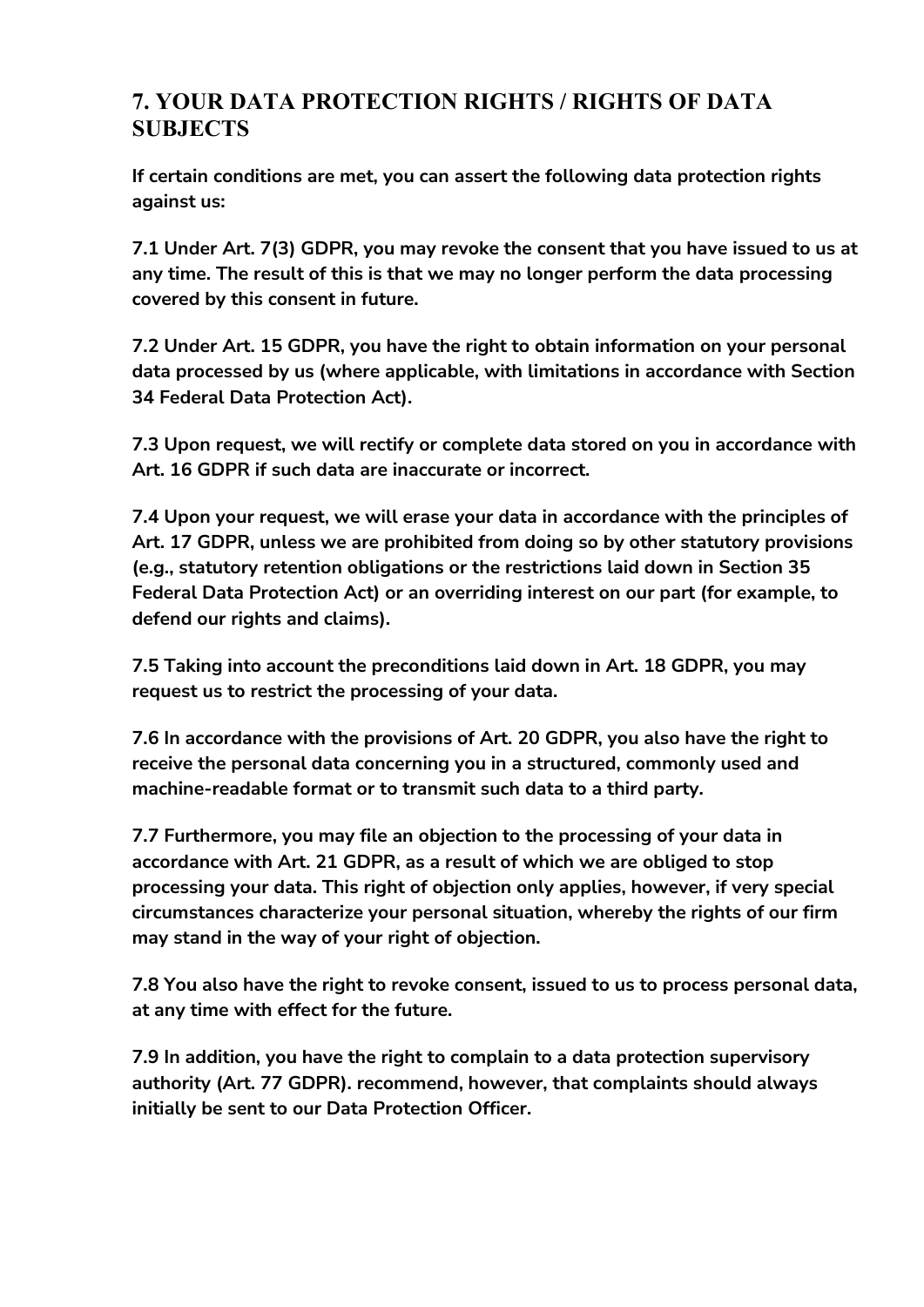**Your applications regarding the exercising of your rights should, if possible, be addressed in writing to the abovementioned address or directly to our Data Protection Officer.**

### **8. SCOPE OF YOUR OBLIGATION TO PROVIDE US WITH YOUR DATA**

**You only need to provide data that are necessary for the commencement and performance of the business relationship, for a precontractual relationship with us, or if we are obliged to collect the data by law. Without these data, we are generally not able to conclude the agreement or continue to perform it. This may also relate to data that are required later within the framework of the contractual relationship. If we request data from you above and beyond this, you will be informed about the voluntary nature of the information separately.**

### **INFORMATION ON YOUR RIGHT OF OBJECTION UNDER ART. 21 GDPR**

**You have the right to file an objection at any time against processing of your data carried out on the basis of Art. 6(1)(f) GDPR (data processing on the basis of a weighing-up of interests) or Art. 6(1)(e) GDPR (data processing in the public interest). The precondition for this is, however, that there are grounds for your objection emanating from your special personal situation. This also applies to profiling based on this provision within the meaning of Art. 4(4) GDPR.**

**If you file an objection, we will no longer process your personal data unless we can demonstrate compelling reasons warranting protection for the processing that outweigh your interests, rights and freedoms, or the processing serves the purpose of asserting, exercising or defending legal claims.**

**We also process your personal data in order to perform direct advertising. If you do not want to receive any advertising, you have the right to file an objection against this at any time. This also applies to the profiling to the extent that it is connected with such direct advertising. We will respect this objection with effect for the future.**

**We will no longer process your data for the purpose of direct advertising if you object to processing for this purpose.**

**The objection may be filed without adhering to any formal requirements and should be sent to**

**ER Secure GmbH Röder Zelt- und Veranstaltungsservice GmbH Am Lautenstein 5**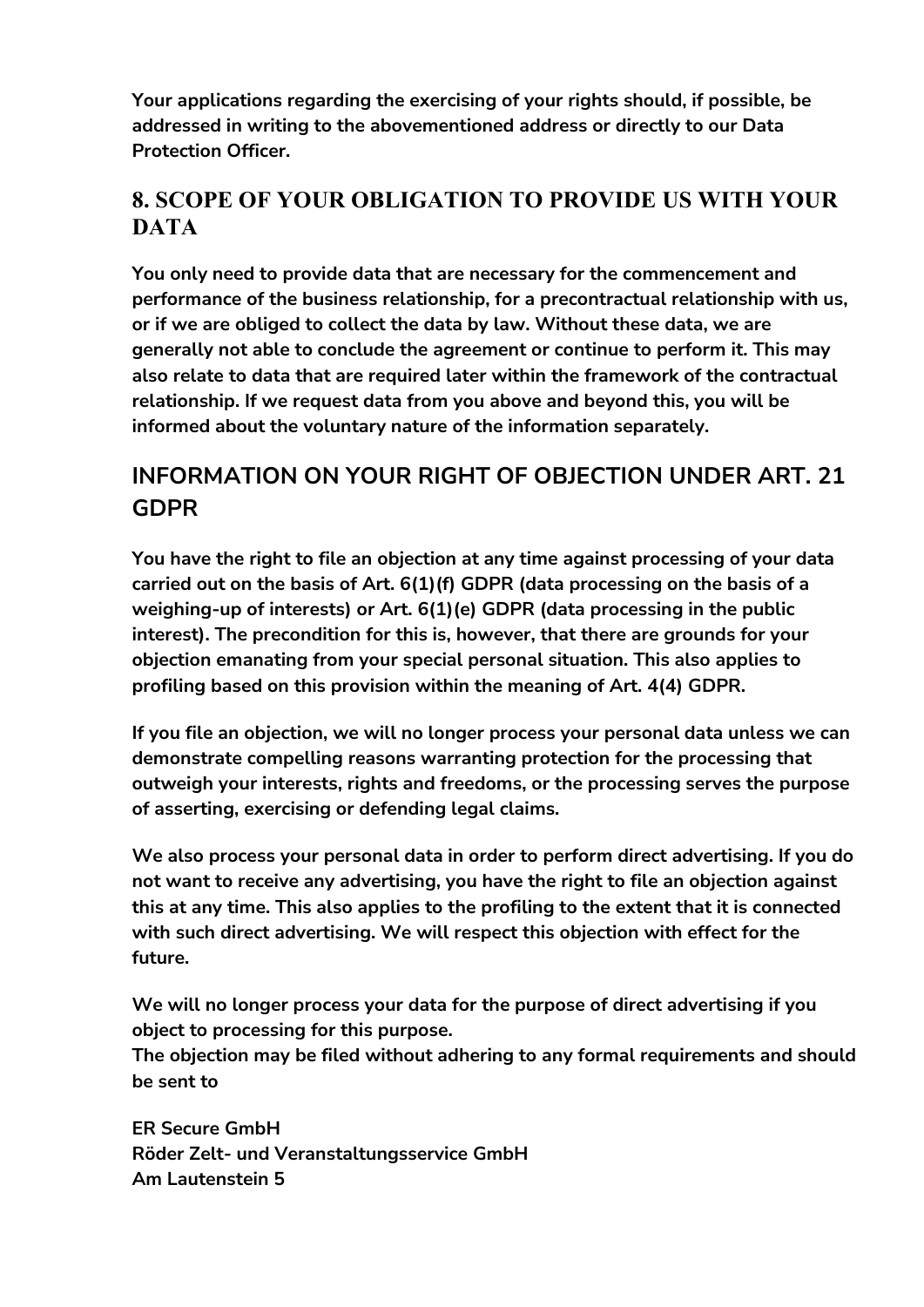**D-63654 Büdingen E-Mail: [datenschutz@roder.com](mailto:datenschutz@roder.com)**

**Our Privacy Policy and the information on data protection related to our data processing in accordance with Articles 13, 14 and 21 GDPR may change from time to time. All changes will be published on this site.**

**Data Protection Information last updated: May 25, 2018**

# **PART 2**

### **SECT. 1 GENERAL**

**We will process your personal data (e.g. title, name, address, e-mail address, phone number) solely in accordance with the provisions of the German data protection law and the data protection law of the European Union (EU). The following provisions will inform you, besides the information about the processing purposes, recipients, legal bases and storage periods, also about your rights and the controller for your data processing. This privacy policy applies only to our websites. If you are directed to other sites via links on our pages, please familiarise yourself with the respective use of your data there.**

### **SECT. 2 CONTACT US**

#### **(1) Purpose of data processing**

**Your personal data you provide us by e-mail, contact form etc., will be processed to answer your inquiries. You are not obliged to provide us with your personal data but we would not be able to answer your inquiries sent by e-mail without your email address.**

#### **(2) Legal basis**

**a) If your explicit consent is given for the processing of your data, the legal ground for this processing is set out in Art. 6 (1) (a) of the GDPR.**

**b) If your personal data is processed for the purpose of contract performance, the legal ground for this processing is set out in Art. 6 (1) (b) of the GDPR.**

**c) The legal ground for all other cases (especially when using a contact form) is set out in Art. 6 (1) (f) of the GDPR.**

**You have the right to object at any time to the processing of data which was performed according to Article 6 (1)(f) of GDPR and which does not serve direct marketing for reasons arising from your particular situation.**

**In the case of direct marketing, however, you may object to the processing at any time without stating any reasons.**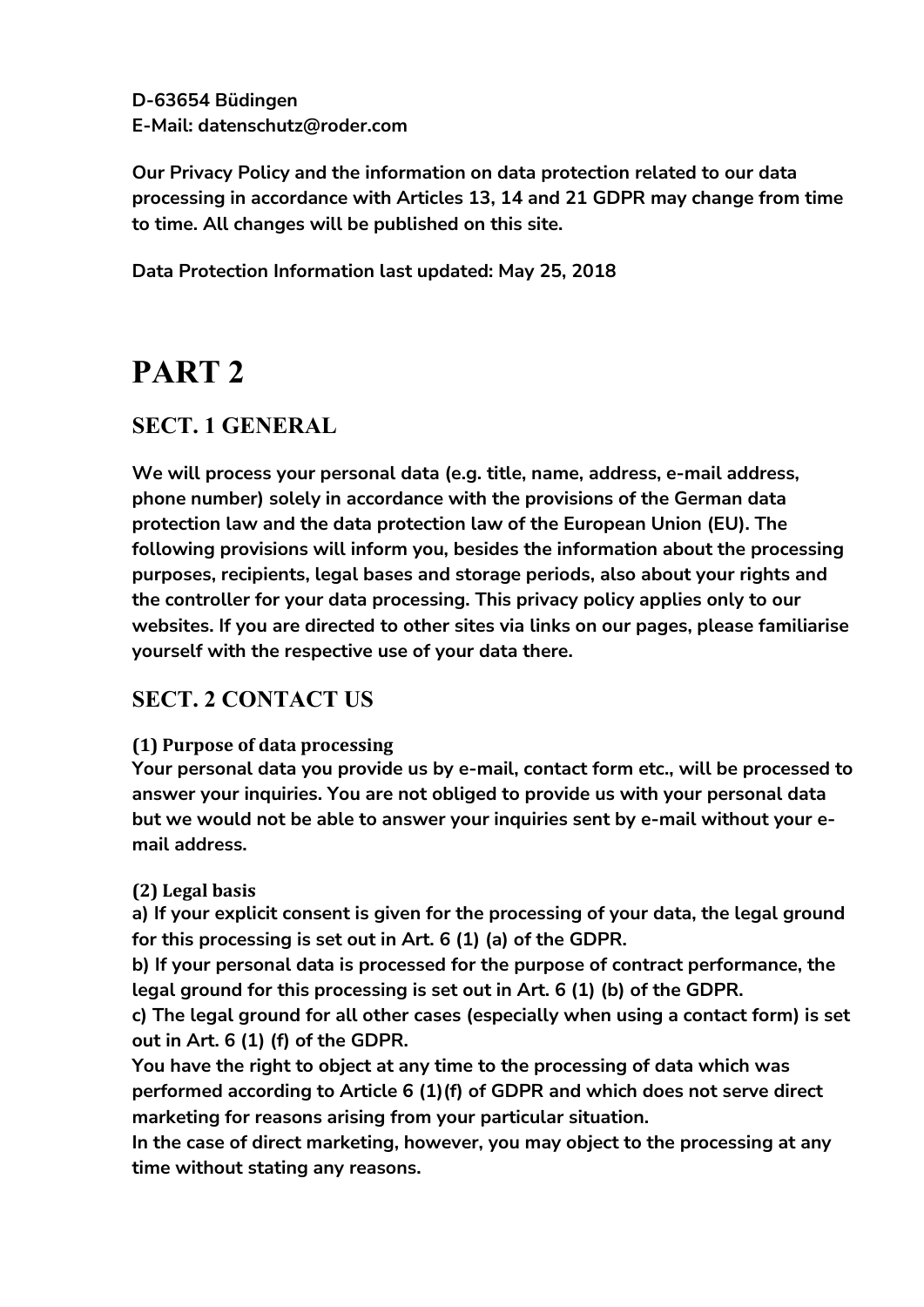#### **(3) Recipient categories**

**Our legitimate interest in data processing is to communicate with you in a timely manner and to answer your queries cost-effectively. If you provide us with your address, we reserve the right to use it for direct postal marketing. You can protect your interest in data protection by transferring of data efficiently (e.g. using a pseudonym).**

#### **(4) Recipient categories**

**Provider of hosting, service provider for direct marketing**

#### **(5) Duration of Storage**

**Your data will be deleted if it can be inferred from the circumstances that your queries or questions have been completely clarified.**

**However, if a contract is concluded, the data required by commercial and tax law will be retained by us for the periods as required by law, i.g. generally for ten years (cf. § 257 HGB, § 147 AO).**

#### **(6) Right of revocation**

**You have the right to revoke your consent for processing at any time in compliance with your consent.**

### **SECT. 3 WEB ANALYSIS AND ADVERTISING**

### **A) GOOGLE ANALYTICS**

#### **(1) Purpose of data processing**

**This website uses Google Analytics, a web analysis service provided by Google LLC, 1600 Amphitheatre Parkway, Mountain View, CA 94043, USA. ("Google"). Google Analytics uses so-called "cookies", small text files, which are placed on your computer to analyze how you use the website. The information generated by the cookie about your use of this website will be transmitted and saved on server in the United States by Google. If the anonymizeIP function is activated on this website, Google will shorten your IP address in advance within the member states of the European Union or in other states which are parties to the Agreement on the European Economic Area. Only in exceptional cases Google will transmit the full IP address on server in the United States and will shorten there. Google will use this information for the purpose of evaluating your use of our website, compiling reports on website activities and providing other services related to website and internet usage for the website operators.**

#### **(2) Legal basis**

**The legal basis for such processing is set out in Article 6 (1) (f) of the GDPR.**

#### **(3) Legitimate interest**

**Our legitimate interest is the statistical analysis of user behavior for optimization**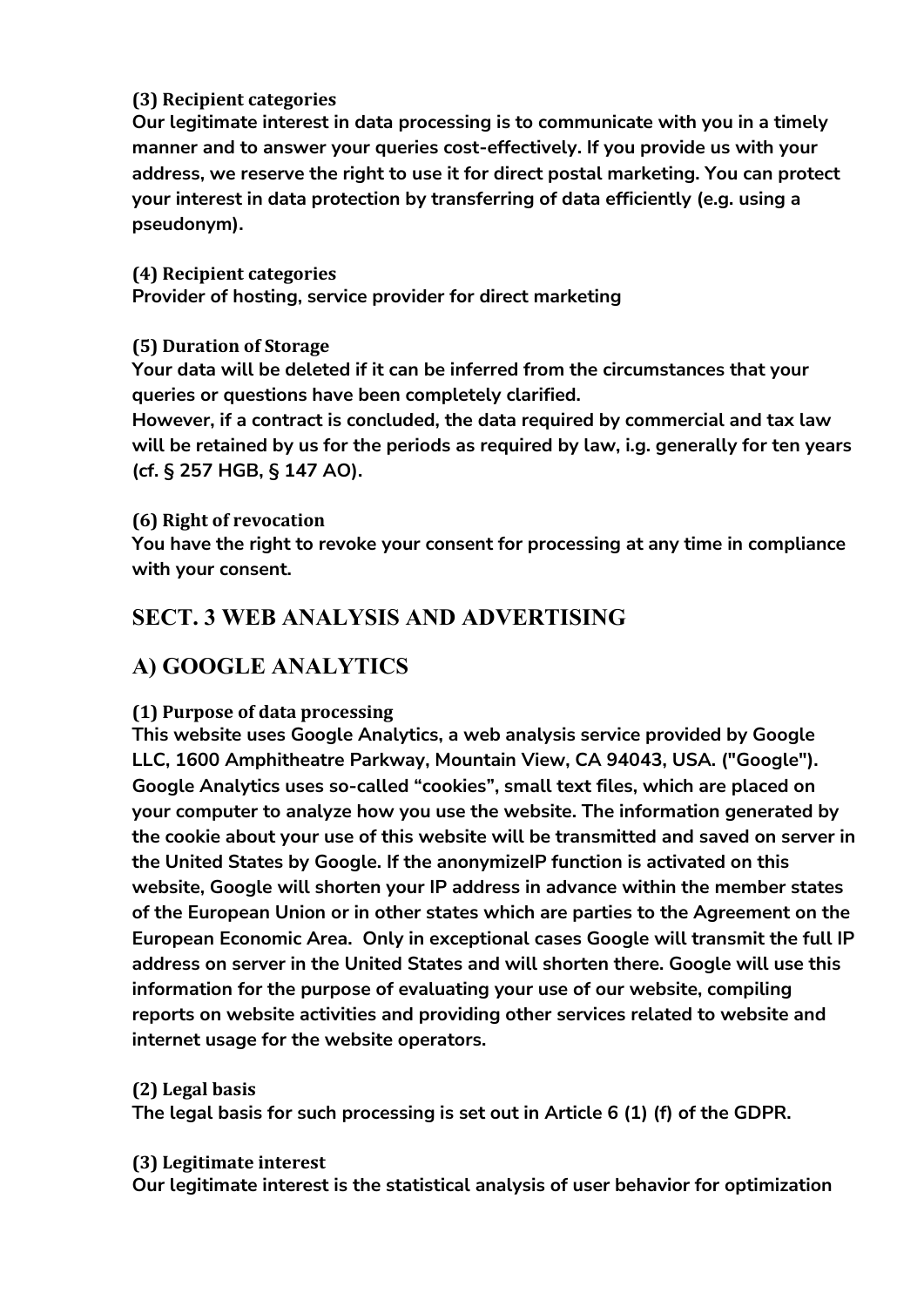**and marketing purposes. For your interest in data protection, this website uses Google Analytics with the extension "anonymizeIP()", so that the IP addresses are only processed in an abridged form in order to exclude direct personal reference.**

**(4) Recipient categories Goolge, Partner companies**

#### **(5) Transfer to a third country**

**Google LLC, located in the USA, is certified for the EU-US Data Protection Agreement "Privacy Shield", which guarantees compliance with the data protection rates applicable in the EU.**

**(6) Duration of Storage Unlimited**

#### **(7) Right of objection**

**You can prevent the installation of the cookies in your browser settings. If you choose to change your settings you may not be able to use the full functionality of this website. You can also prevent Google from collecting the data generated by the cookie and relating to your use of the website (including your IP address) and from processing this data by Google by downloading and installing the browser plug-in available under the following link: [optout](http://tools.google.com/dlpage/gaoptout?hl=de)**

**You can also block the acquisition by setting an opt-out cookie. If you want to prevent the future collection of your data when you visit this website, please click here:**

**Disable Google Analytics / Enable Google Analytics**

### **B) MATOMO**

**This website uses Matomo, an open-source software for the statistical evaluation of visitor access. Matomo uses so-called "cookies", text files that are stored on your computer and enable an analysis concerning the use of the website. The information generated by the cookies about your use of this online product will be stored on our servers. The IP address will be made anonymous immediately before its storage. The information generated by the cookie about the use of this website will not be passed on to third parties. You can prevent the installation of cookies by adjusting the settings of your browser software accordingly. However, we would like to point out that, in doing so, you might not be able to use all functions of this website to the full extent.**

**If you object to the use of your data, you may deactivate the storage and use here. In this case an Opt-Out-Cookie will be placed that prevents Matomo from storing the usage data. If you delete your cookies, the Opt-Out-Cookie will also be deleted. On the next visit to our websites Opt-Out must be activated again. For more information click here: [https://matomo.org/docs/privacy/](https://matomo.org/docs/privacy)**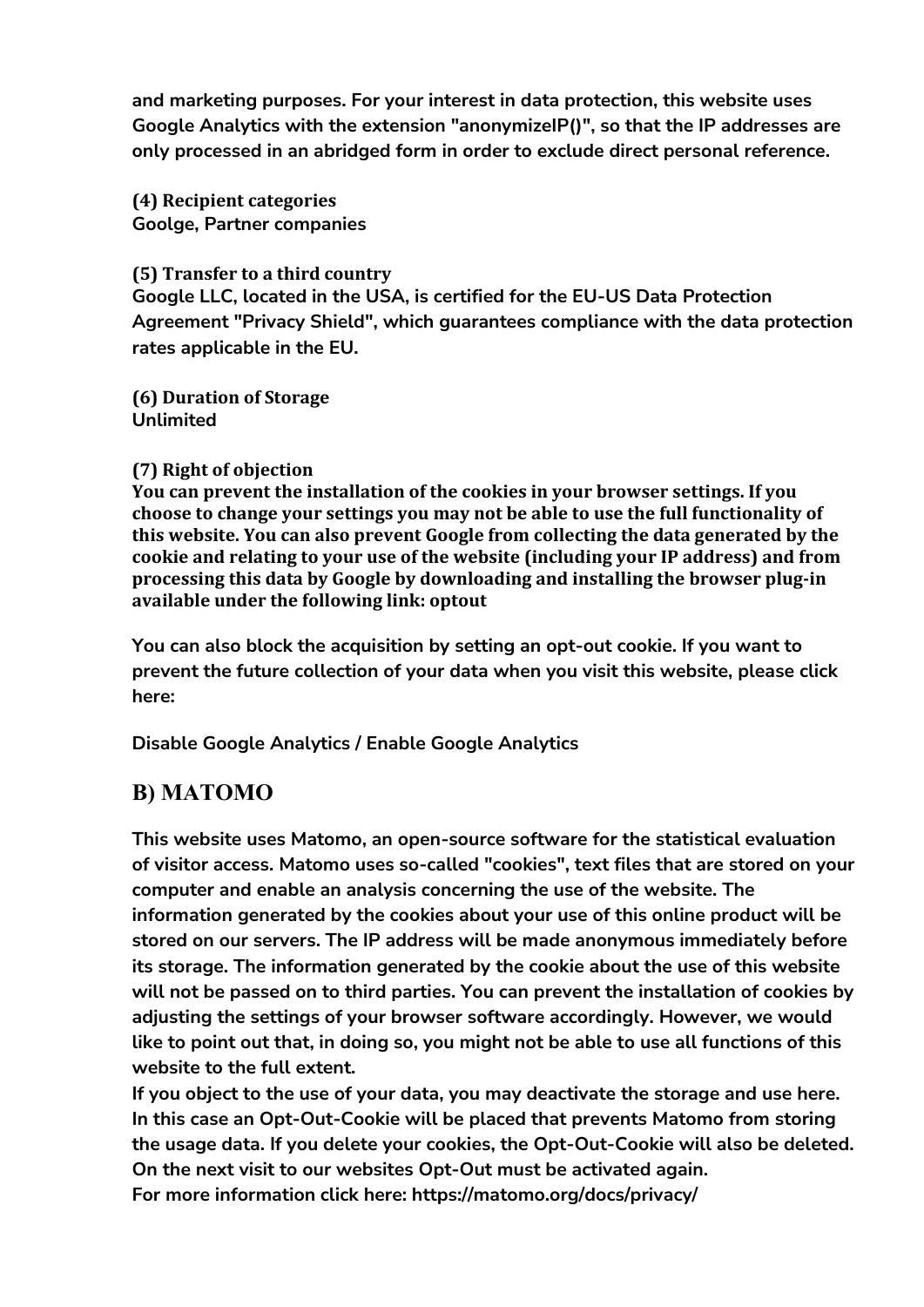### **C) USE OF SALESVIEWER® TECHNOLOGY**

**This website uses SalesViewer® technology from SalesViewer® GmbH on the basis of the website operator's legitimate interests (Section 6 paragraph 1 lit.f GDPR) in order to collect and save data on marketing, market research and optimisation purposes.**

**In order to do this, a javascript based code, which serves to capture companyrelated data and according website usage. The data captured using this technology are encrypted in a non-retrievable one-way function (so-called hashing). The data is immediately pseudonymised and is not used to identify website visitors personally**

**The data stored by Salesviewer will be deleted as soon as they are no longer required for their intended purpose and there are no legal obligations to retain them.**

**The data recording and storage can be repealed at any time with immediate effect for the future, by clicking on <https://www.salesviewer.com/opt-out> in order to prevent SalesViewer® from recording your data. In this case, an opt-out cookie for this website is saved on your device. If you delete the cookies in the browser, you will need to click on this link again.**

### **SECT. 4 INFORMATION ABOUT COOKIES**

#### **(1) Purpose of data processing**

**This website uses technically necessary cookies. These are small text files that are stored in or by your Internet browser on your computer system and only serve the functionality of the website. Other cookies remain stored permanently and recognize your browser on your next visit to improve the usability of the website.**

#### **(2) Legal basis**

**The legal basis for such processing is set out in Article 6 (1) (a) of the GDPR. You have expressly given your consent to the use of cookies on our website as follows:**

**Cookies help us deliver our services. By using our services, you agree to our use of cookies.**

#### **(3) Duration of Storage**

**The technically necessary cookies are usually deleted when the browser is closed. Permanently stored cookies remain stored from a few minutes to several years.**

#### **(4) Right of revocation**

**If you do not wish these cookies to be stored, please deactivate the use of cookies in your Internet browser. However, this may cause a functional limitation of our website.**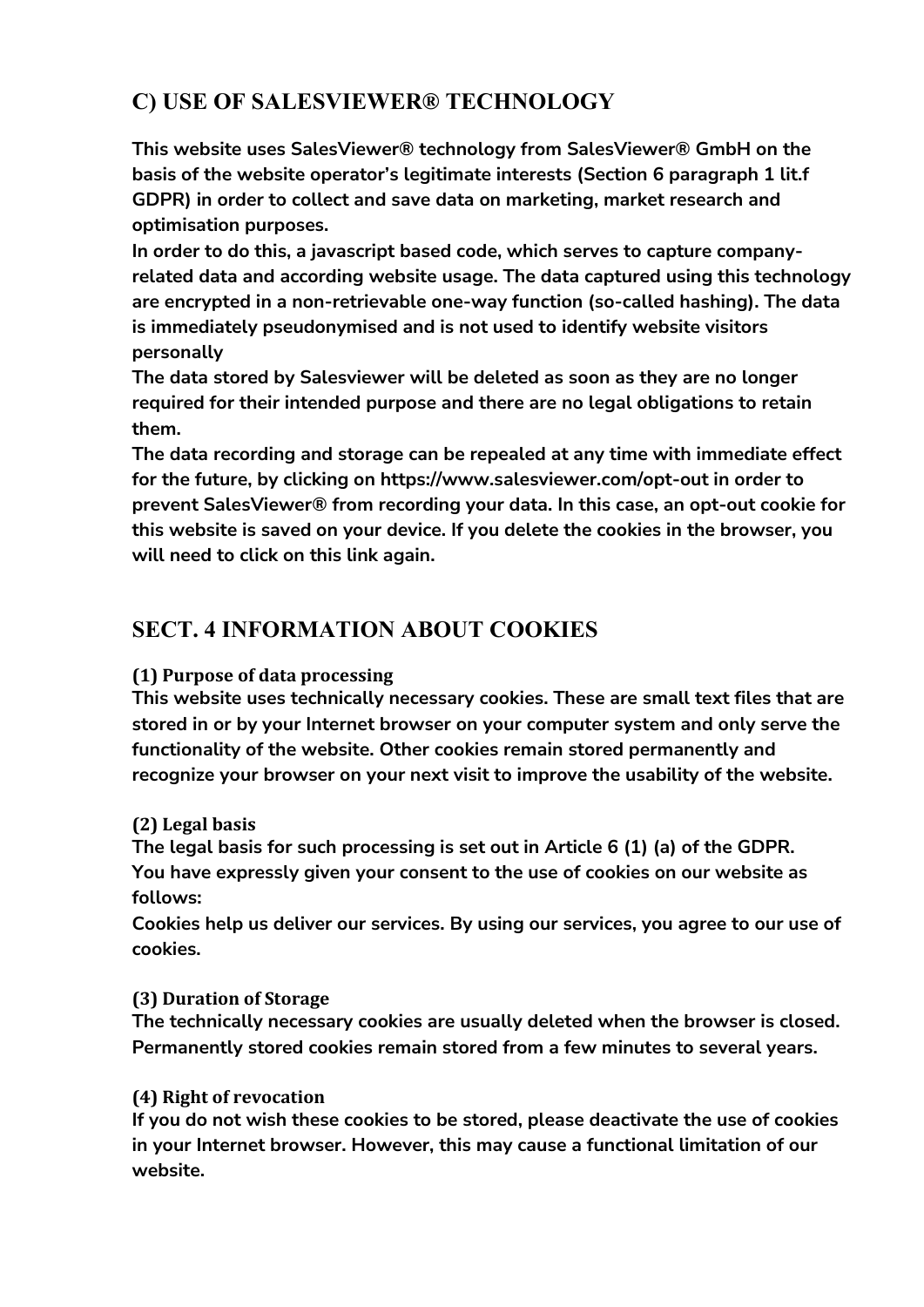**Your consent to persistent cookies can be withdrawn at any time by deleting the cookies in your browser settings.**

**Privacy Settings**

### **SECT. 5 NEWSLETTER**

#### **(1) Purpose of data processing**

**When registering for the newsletter, your e-mail address will be used for advertising purposes, i.e. the newsletter will inform you in particular about products from our product range. For statistical purposes we may evaluate which links are viewed in the newsletter. However, it is not recognizable for us, which concrete person has accessed the links.**

**You have expressly given the following consent separately or, as the case may be, in the course of the ordering process: Please enter your e-mail address to subscribe to our newsletter, after which you will receive a registration receipt via e-mail. To help prevent misuse, your subscription will be only activated when you have confirmed our e-mail.**

**(2) Legal basis The legal basis for such processing is set out in Article 6 (1) (a) of the GDPR.**

**(3) Recipient categories if necessary: newsletter provider**

**(4) Duration of Storage Your e-mail address will only be stored for the respective duration of your registration.**

#### **(5) Right of revocation**

**You may revoke your consent at any time with effect for the future. If you no longer wish to receive the newsletter, you may unsubscribe as follows: By a log-out link in the newsletter.**

### **SECT. 6 RIGHTS OF THE DATA SUBJECT**

**If your personal data is being processed, you are the 'data subject' in terms of GDPR and you have the following rights towards the controller:**

**1. Right of access by the data subject**

**You may ask the controller to confirm whether your personal data is processed. In the case of such processing, you may request the following information from the controller:**

**(1) the purposes of the processing of the personal data;**

**(2) the categories of personal data concerned;**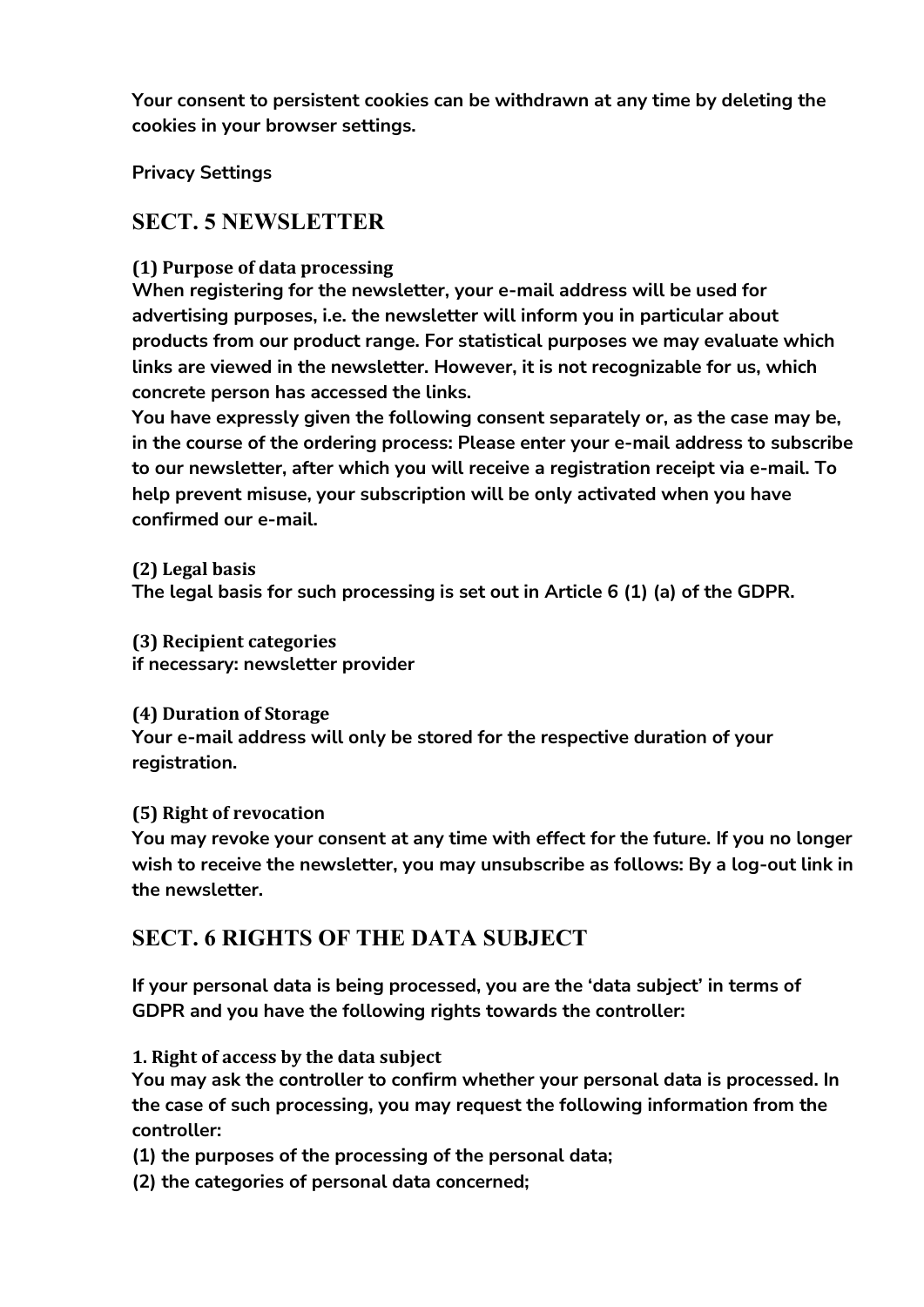**(3) the recipients or categories of recipient to whom the personal data have been or will be disclosed;**

**(4) the estimated period of time for which the personal data will be stored, or, if not possible, the criteria used to determine that period;**

**(5) the right to request from the controller to rectify or erase the personal data or the right to restrict the processing of personal data concerning the data subject or to object to such processing;**

**(6) the right to lodge a complaint with a supervisory authority;**

**(7) the right to all available information on the source of the data if the personal data are not collected from the data subject;**

**(8) the existence of automated decision-making, including profiling in accordance with Article 22 (1) and (4) of the GDPR and - at least in these cases - meaningful information for your about the logic involved, as well as the consequences and intended effects of such processing.**

**As a data subject, you have the right to be informed whether the personal data concerning you are transferred to a third country or to an international organisation. In this regard, you may request to be informed of the appropriate safeguards pursuant to Article 46 GDPR relating to the transfer.**

**2. Right to rectification**

**You have the right to have corrected and/or completed your personal data from the controller if your personal data processed is incorrect or incomplete. The controller has to make the correction without delay.**

**3. Right to restriction of processing**

**You have the right to obtain from the controller restriction of processing where one of the following applies:**

**(1) if you contest the accuracy of the personal data relating to you for a period of time that enables the controller to verify the accuracy of the personal data;**

**(2) the processing is unlawful and you refuse to erase the personal data and request the restriction of the use of the personal data instead;**

**(3) the controller no longer needs the personal data for the purposes of processing, but you need them to establish, exercise or defend legal claims; or**

**(4) if you have lodged an objection against the processing in accordance with Art. 21 (1) GDPR and it has not yet been determined whether the legitimate reasons of the controller outweigh your grounds.**

**Where processing of personal data relating to you has been restricted, such data may, with the exception of storage, only be processed with your consent or for the purpose of establishing, exercising or defending legal claims or for the protecting of the rights of another natural or legal person or for reasons of an important public interest of the Union or of a Member State.**

**If the restriction of processing has been restricted in accordance with the conditions mentioned above, you will be informed by the controller before the restriction of processing is lifted.**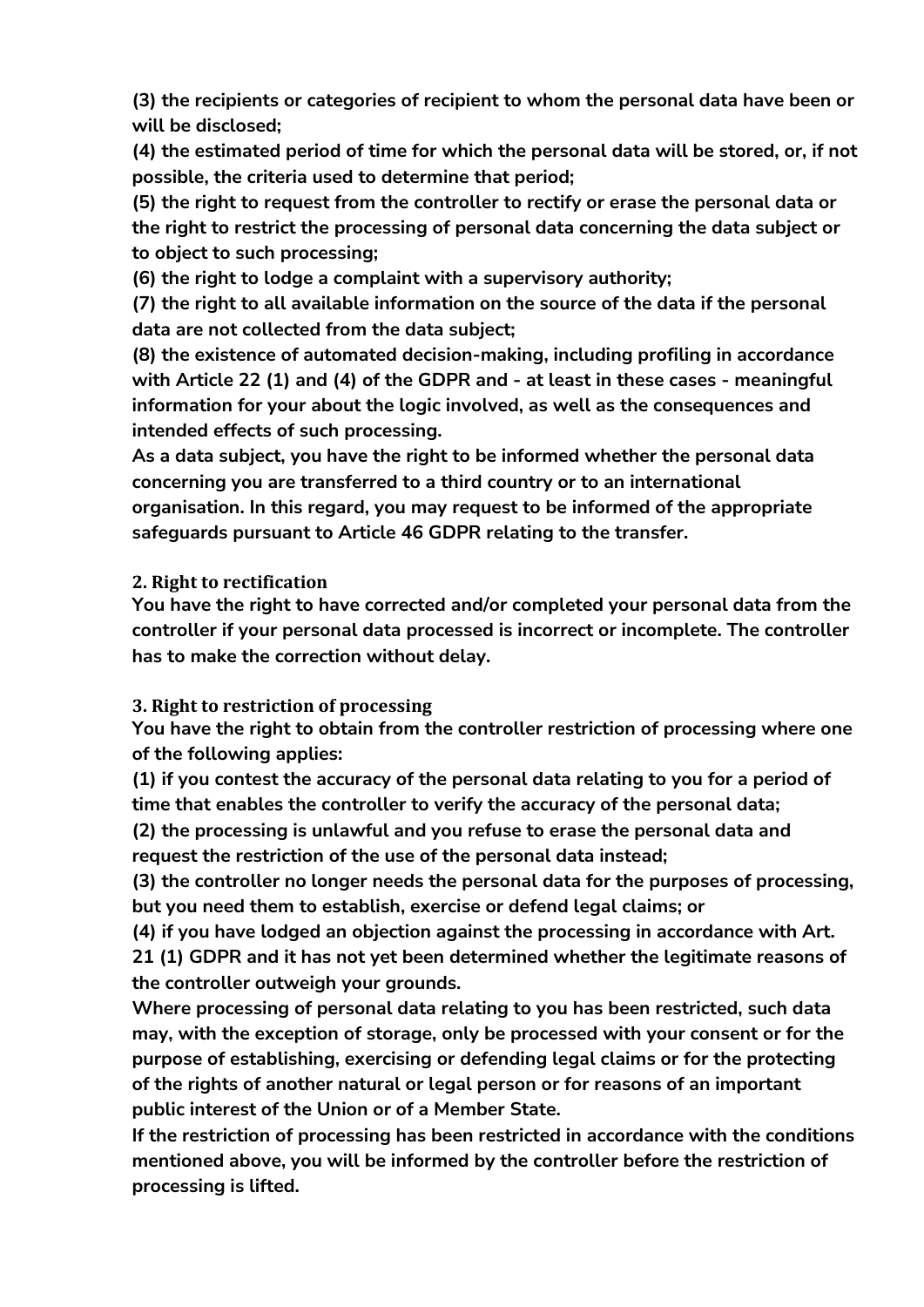#### **4. Right to erasure**

#### *a) Obligation regarding erasure*

**You have the right to obtain from the controller the erasure of your personal data immediately and the controller is obliged to erase this data without delay where one of the following reasons applies:**

**(1) the personal data are no longer necessary for the purposes for which they were collected or otherwise processed;**

**(2) you withdraw your consent on which the processing is based accordance to point (a) of Article 6 (1), or point (a) of Article 9 (2) GDPR and where there is no other legal ground for the processing;**

**(3) you submit an objection to the processing accordance to Article 21 (1) of the GDPR, and there are no legitimate reasons for the processing, or you lodge an objection against the processing accordance to Article 21 (2) of the GDPR;**

**(4) your personal data have been unlawfully processed;**

**(5) your personal data need to be erased for compliance with a legal obligation in Union or Member State law to which the controller is subject;**

**(6) your personal data have been collected in relation to the offer information society services referred to Article 8 (1);**

*b) Obligation to inform other controllers (third parties)*

**If the controller has made your personal data public and is obliged to erase them accordance to Article 17 (1) of the GDPR, he has to take reasonable steps, taking into account the available technology and the cost of implementation, including technical measures, to inform the controllers who process the personal data that you, as the person concerned, have requested the erasure of any links to, or copy or replication of those personal data.**

*c) Exceptions*

**The right to erasure does not apply to the extent that processing is necessary:**

**(1) for exercising the right of freedom of expression and information;**

**(2) for fulfilment of a legal obligation which requires processing by the law of the Union or of the Member States to which the controller is subject, or for the performance of a task carried out in the public interest or the exercise of official authority transferred to the controller;**

**(3) for reasons of public interest in the area of public health in accordance with points (h) and (i) of Article 9 (2) as well as Article 9 (3) of the GDPR;**

**(4) for archiving purposes in the public interest, scientific or historical research or for statistical purposes in accordance with Article 89 (1), insofar as the right referred to in paragraph 1 is likely to make it impossible or seriously impair the achievement of the objectives of such processing; or**

**(5) for the establishing, exercising or defending legal claims.**

#### **5. Notification obligation**

**If you have made use of your right to correct, erase or restrict the processing of your personal data, the controller is obliged to inform all recipients to whom the personal data have been disclosed of this correction or erasure of the data or**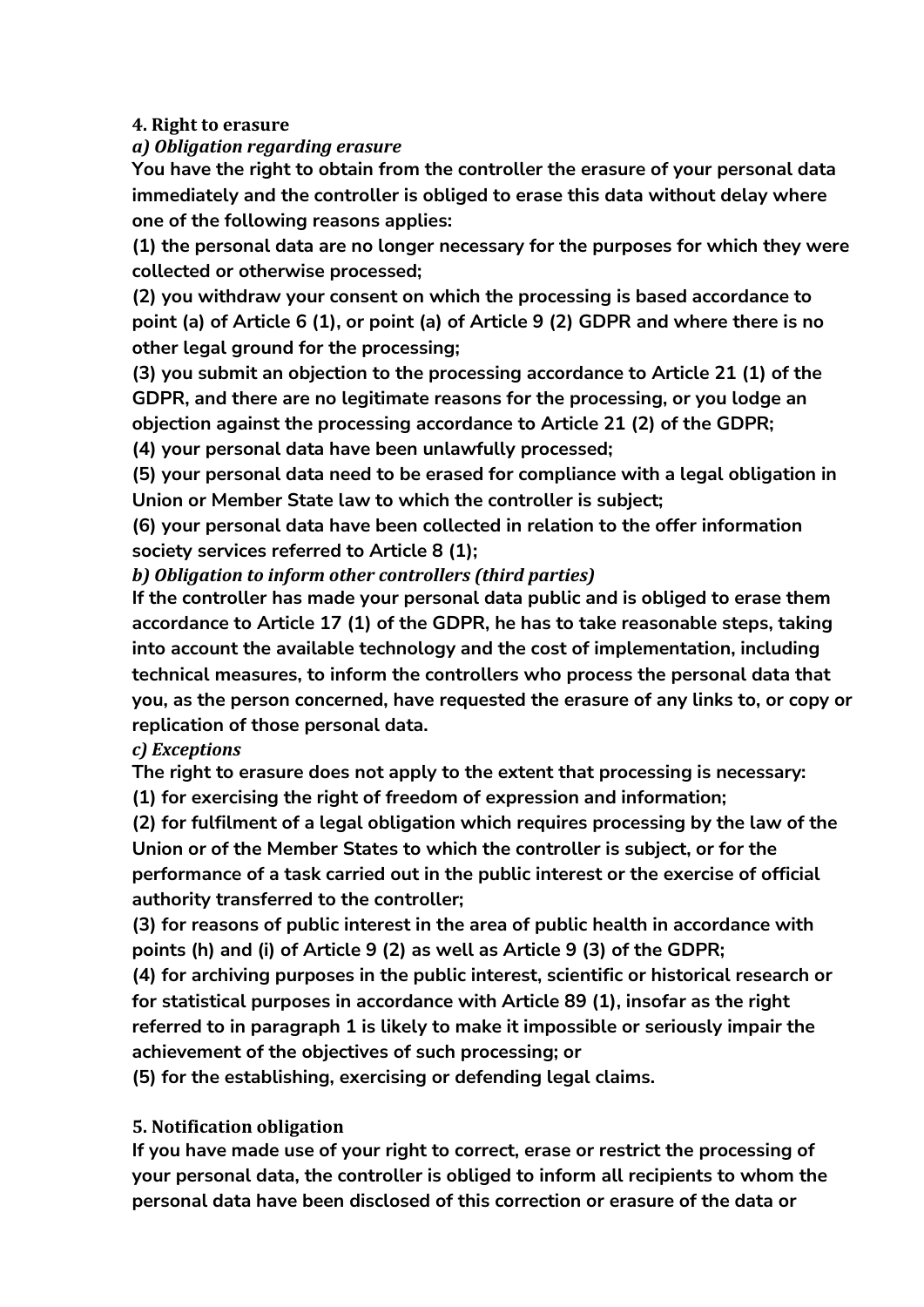**limitation of the processing, unless this proves to be impossible or involves a disproportionate effort.**

**You have the right to be informed of these recipients by the controller.**

#### **6. Right to data portability**

**You have the right to receive the personal data relating to you which you have provided to the data controller, in a structured, commonly used and machinereadable format. In addition, you have the right to transmit this data to another controller without hindrance by the controller, who has been provided with the personal data, where:**

**(1) the processing is based on a consent in accordance with the point (a) of Article 6 (1) or point (a) of Article 9 (2) or on a contract in accordance with the point (b) of Article 6 (1); and**

**(2) the processing is carried out using automated means.**

**In exercising this right, you also have the right to have your personal data are transmitted directly from one controller to another, as far as this is technically feasible. Freedoms and rights of other persons may not be affected thereby. The right to data portability is not applicable to the processing of personal data necessary for the performance of a task carried out in the public interest or in the exercise of official authority given to the data controller.**

#### **7. Right to object**

**For reasons arising from your particular situation, you have the right to object at any time to processing of personal data concerning you, which is carried out based on point (e) or (f) of Article 6 (1); this also applies to profiling based on these provisions.**

**The controller will no longer process the personal data concerning you, unless the controller can prove that there are compelling legitimate grounds for the processing that outweigh your interests, rights and freedoms or the processing serves to establish, exercise or defend legal claims.**

**Where the personal data concerning you are processed for direct marketing purposes, you have the right to object at any time to processing of personal data concerning you for such marketing; this also applies to profiling, insofar as it is related to such direct marketing.**

**Where you object to the processing for the purposes of direct marketing, the personal data concerning you will no longer be processed for these purposes. In the context of the use of information society services, and notwithstanding Directive 2002/58/EC, you have the possibility of exercising your right to object by automated means using technical specifications.**

**8. Right to withdraw the declaration of consent under Data Protection Act You have the right to withdraw your declaration of consent under Data Protection Act at any time. The withdrawal of the consent does not affect the legality of the processing carried out on the basis of the consent until the withdrawal.**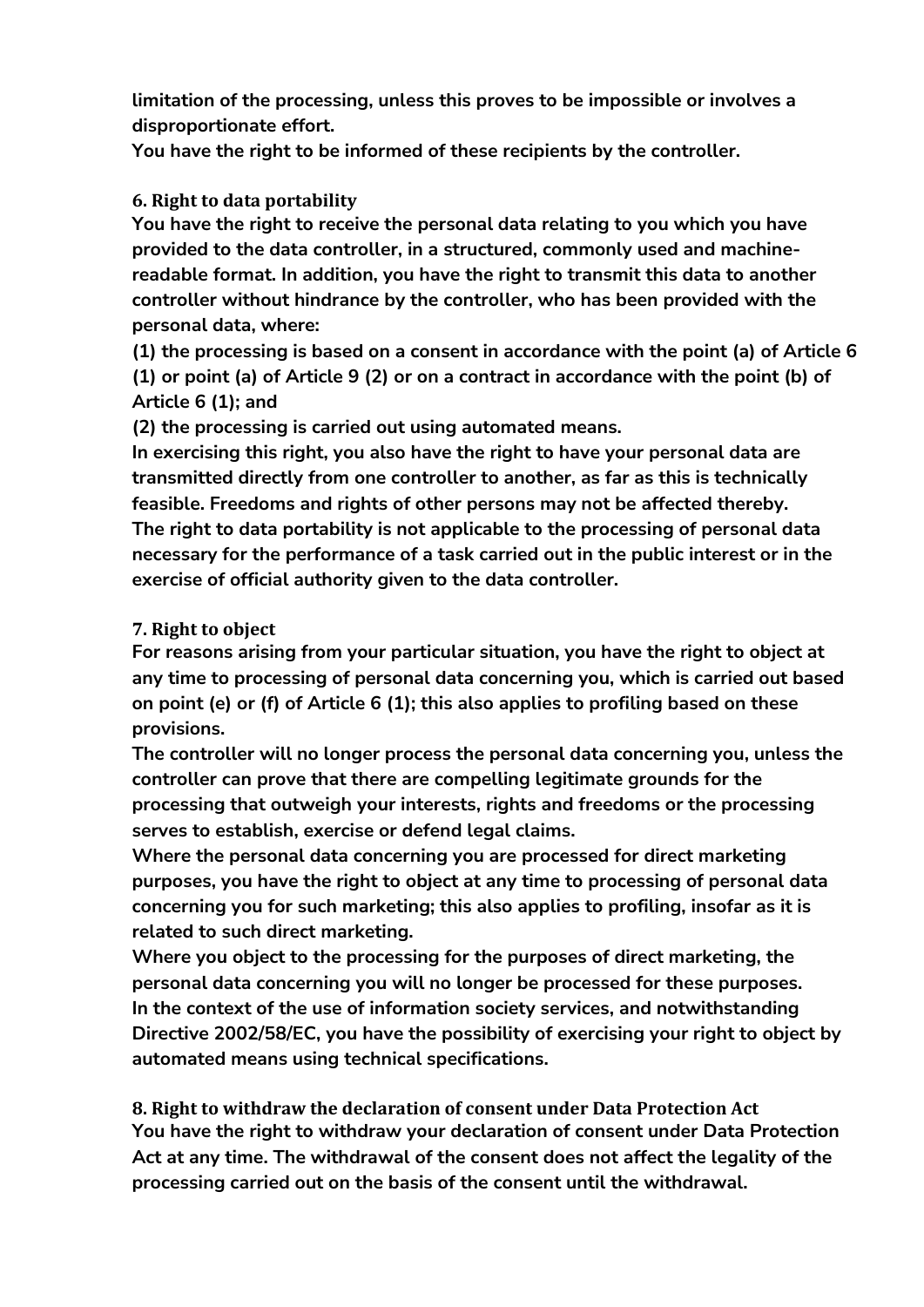**9. Automated individual decision-making, including profiling**

**You have the right not to be subject to a decision based solely on automated processing, including profiling, which has legal effect on you or which significantly impairs you in a similar manner.**

**This does not apply if the decision:**

**(1) is necessary for entering into, or performance of, a contract between you and a data controller;**

**(2) is authorised by Union or Member State law to which the controller is subject and which also lays down suitable measures to safeguard your rights and freedoms and legitimate interests; or**

**(3) is based on your explicit consent.**

**However, these decisions may not be based on special categories of personal data in accordance with Article 9 (1), unless point (a) or (g) of Article 9 (2) applies and appropriate measures to safeguard the rights and freedoms and your legitimate interests are in place.**

**Regarding the cases referred to in (1) and (3), the data controller has to take appropriate measures to safeguard the rights and freedoms and your legitimate interests, at least the right to obtain human intervention on the part of the data controller, to state his or her own position and to contest the decision.**

**10. Right to lodge a complaint with a supervisory authority**

**Without prejudice to any other administrative or judicial remedy, you have the right to lodge a complaint with a supervisory authority, in particular in the Member State of your habitual residence, place of work or place of the alleged infringement if you consider that the processing of your personal data infringes this Regulation. The supervisory authority with which the complaint has been lodged is to inform the complainant on the progress and the outcome of the complaint including the possibility of judicial remedy accordance to Article 78.**

**Responsible for data processing: Röder Zelt- und Veranstaltungsservice GmbH Am Lautenstein 5 Büdingen Phone: 06049 / 7000 [info@roder.com](mailto:info@roder.com)**

**Contact details of our data protection officer: ER Secure GmbH Röder Zelt- und Veranstaltungsservice GmbH Am Lautenstein 5 D-63654 Büdingen E-Mail: datenschutz@roder.co[mdatenschutz@roder.com](mailto:datenschutz@roder.com)**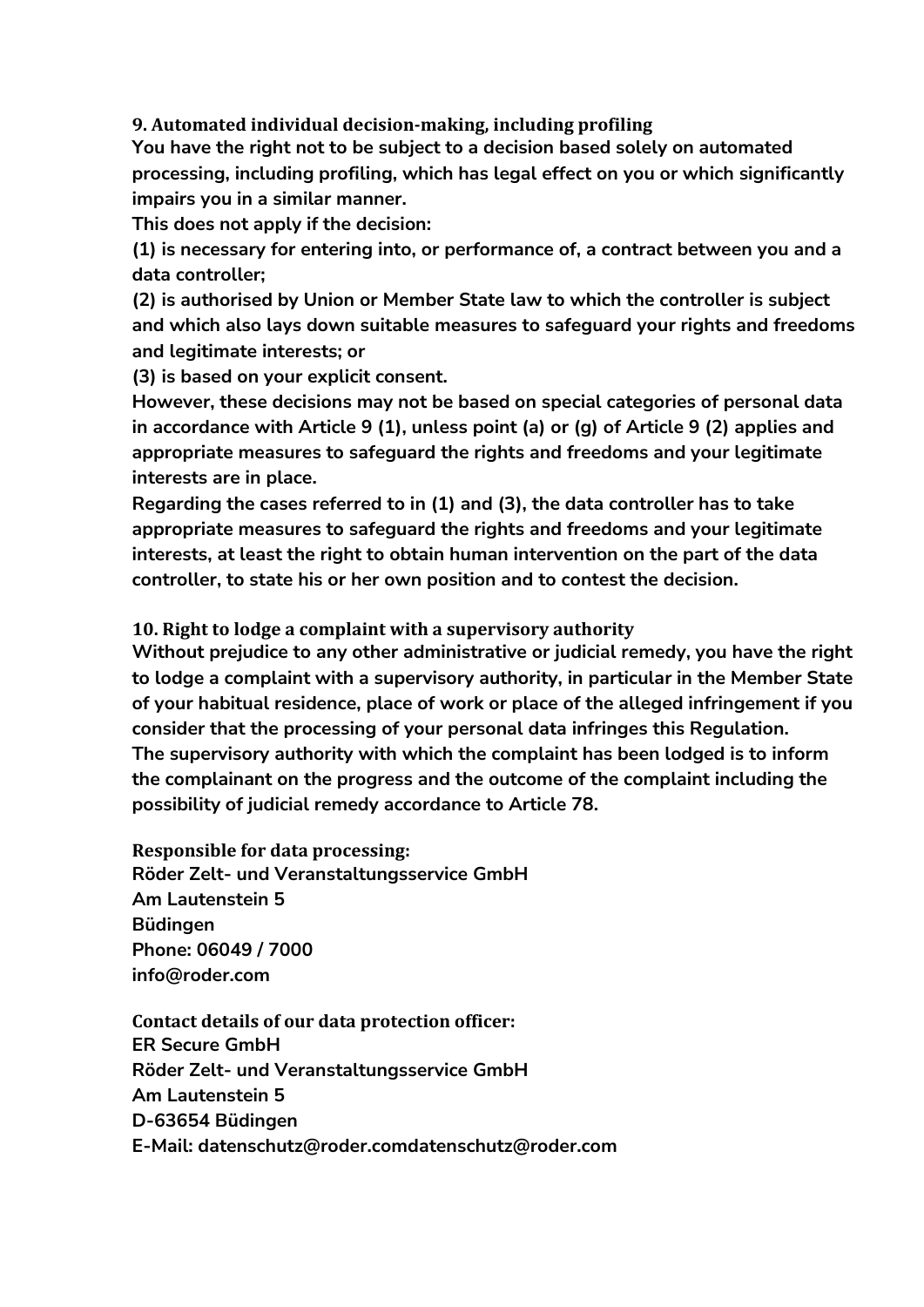#### **INFORMATION FOR APPLICANTS**

**INFORMATION ON DATA PROTECTION RELATED TO OUR PROCESSING OF APPLICANT DATA IN ACCORDANCE WITH ARTICLES 13, 14 AND 21 GENERAL DATA PROTECTION REGULATION (GDPR)**

**We take data protection very seriously and inform you herein how we process your data and what claims and rights you are entitled to under data protection regulations.**

### **1. DATA CONTROLLER AND CONTACT DETAILS**

**Data Controller:**

**Röder Zelt- und Veranstaltungsservice GmbH Am Lautenstein 5 63654 Büdingen**

**Contact details of our Data Protection Officer:**

**ER Secure GmbH Röder Zelt- und Veranstaltungsservice GmbH Am Lautenstein 5 D-63654 Büdingen E-Mail: datenschutz@roder.co[mdatenschutz@roder.com](mailto:datenschutz@roder.com)**

### **2. PURPOSE OF AND LEGAL BASIS FOR THE PROCESSING OF YOUR DATA**

**We process personal data in accordance with the provisions of the General Data Protection Regulation (GDPR), the German Federal Data Protection Act (Bundesdatenschutzgesetz), as well as other applicable data protection regulations. Details can be found below. Further details or additions to the purposes for data processing can be found in the relevant contractual documentation, in forms, or in a declaration of consent and other information provided to you.**

# **2.1 PURPOSES NECESSARY FOR PERFORMANCE OF A CONTRACT OR PRECONTRACTUAL MEASURES (ART. 6(1)(B) GDPR)**

**Processing of your personal data is performed for the handling of your application based on a specific job advertisement or an unsolicited application, and in this**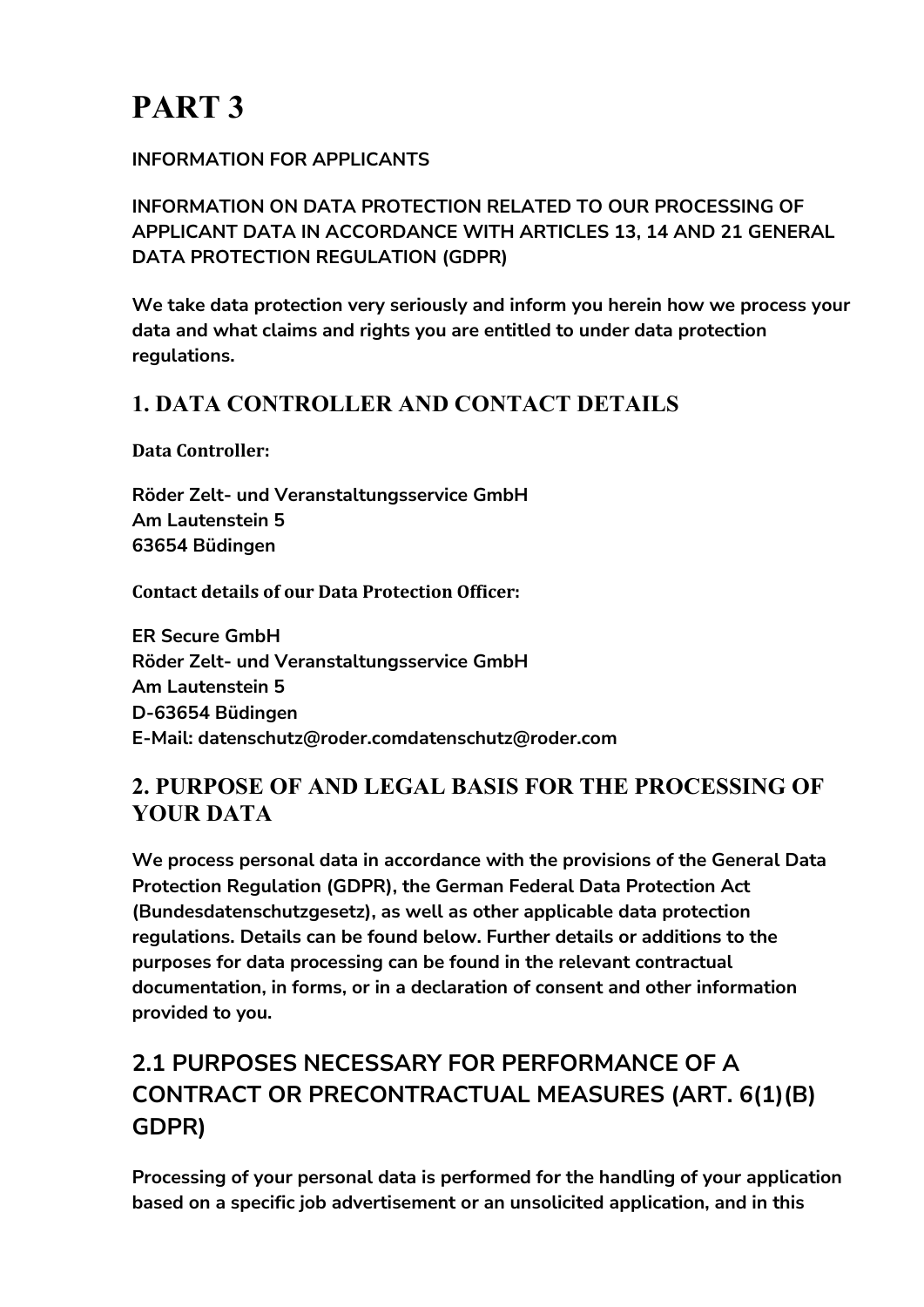**connection only for the following purposes: examination and assessment of your suitability for the position to be filled, performance and conduct analysis within the legally permitted scope, if applicable for registration and authentication of an application via our website, if applicable for drafting an employment agreement, traceability of transactions, orders, and other agreements, as well as for quality control by means of appropriate documentation, measures for meeting the general duties of care, statistical evaluations for corporate management, travel and event management, travel bookings and travel cost invoicing, rights and credential management, cost recording, and controlling, reporting, internal and external communications, invoicing and tax evaluation of operational services (e.g., canteen food), invoicing via company credit cards, workplace security and health protection, communications relating to contracts (including appointments) with you, assertion of legal claims and defense in case of legal disputes; guaranteeing of IT security (including system or plausibility tests) and general security, including building and plant safety, securing and safeguarding of internal rules by means of corresponding measures, as well as, if applicable, by means of video surveillance for the protection of third parties and our employees, and to prevent and secure evidence in case of offenses; guarantees of integrity, prevention and solving of criminal acts; authenticity and availability of data, monitoring by supervisory boards or supervisory bodies (e.g., auditing).**

# **2.2 PURPOSES WITHIN THE FRAMEWORK OF A LEGITIMATE INTEREST ON OUR PART OR OF THIRD PARTIES (ART. 6(1)(F) GDPR)**

**Beyond the actual fulfillment of the (preliminary) contract, we will process your data if necessary to safeguard either our justified interests or those of third parties. Processing of your data will only take place if and insofar as no predominant interests on your part are opposed to such processing, for the following purposes in particular: measures for further processing of existing systems, processes and services; comparisons with European and international anti-terror lists, if they exceed the legal obligations; enhancement of our data, including through the use or researching of publicly accessible data if necessary; benchmarking; development of scoring systems or automated decision-making processes; building and plant security (e.g., by means of access control and video surveillance), if this exceeds the general duties of care; internal and external investigations, security investigations.**

# **2.3 PURPOSES ASSOCIATED WITH YOUR CONSENT (ART. 6(1)(A) GDPR)**

**Processing of your personal data may also take place for certain purposes (e.g., to obtain references from previous employers or use of your data for future vacancies) on the basis of your consent. In general, you may revoke your consent at any time.**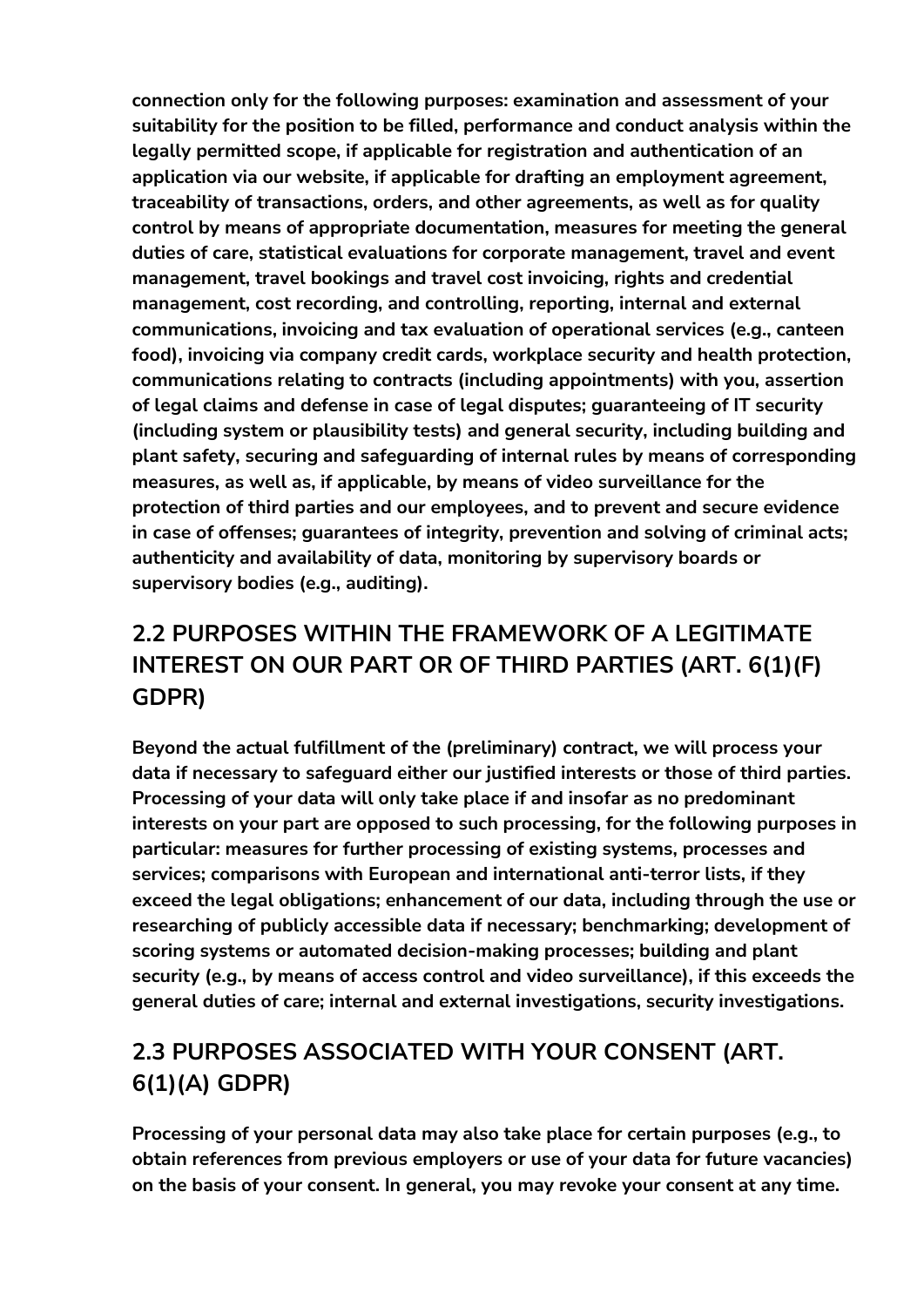**You will be informed of the purposes and the consequences of revocation or failure to give consent in the corresponding text of the consent.**

**In principle, revocation of consent only affects the future. Any processing carried out prior to the revocation remains unaffected and legal.**

# **2.4 PURPOSES NECESSARY FOR COMPLIANCE WITH A LEGAL OBLIGATION (ART. 6(1)(C) GDPR) OR FOR THE PERFORMANCE OF A TASK CARRIED OUT IN THE PUBLIC INTEREST (ART. 6(1)(E) GDPR)**

**Like all players in business life, we are also subject to a large number of legal obligations. These are primarily statutory requirements (e.g., Works Constitution Act, Social Code, Commercial Code, and Tax Code), but also if applicable supervisory law or other requirements set out by government authorities (such as employers' liability insurance associations). The purposes of processing may also include identity and age checks, prevention of fraud and money laundering (e.g., comparisons with European and international anti-terror lists), compliance with control and notification obligations under tax law as well as the archiving of data for the purposes of data protection and data security, as well as for purposes of audits by tax advisors/auditors, fiscal and other government authorities. In addition, it may be necessary to disclose personal data within the framework of official government/court measures for the purposes of collecting evidence, law enforcement and criminal prosecution or the satisfaction of civil law claims.**

### **3. THE DATA CATEGORIES THAT WE PROCESS IF WE DO NOT RECEIVE DATA DIRECTLY FROM YOU, AND THEIR ORIGIN**

**Where necessary for the contractual relationship with you and the application you have submitted, we process any data received from other bodies or from other third parties in a permissible manner. In addition, we process personal data that we have obtained, received, or acquired in a permissible way from publicly accessible sources (such as commercial and association registers, civil registers, press, internet, and other media), where required and where we are allowed to process such data in accordance with the statutory provisions.**

**Relevant categories of personal data may be in particular:**

**address and contact data (registration data and similar data, such as email address and telephone number),**

**information concerning you in the internet or on social networks,**

**video data.**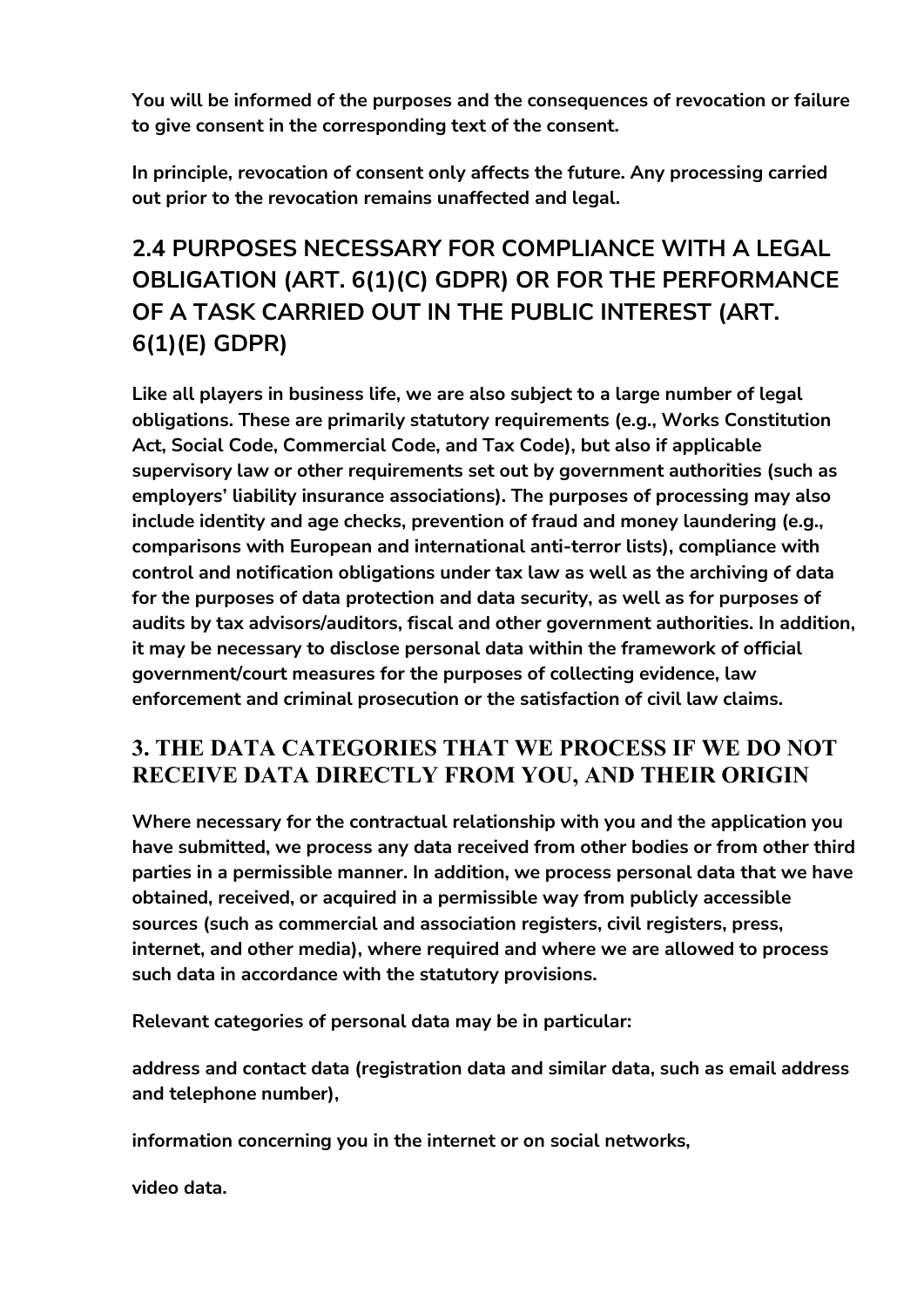### **4. RECIPIENTS OR CATEGORIES OF RECIPIENTS OF YOUR DATA**

**Within our firm, internal departments or organizational units will receive your data required to meet our contractual and statutory obligations (such as executives and divisional managers who are looking for new employees or who participate in the decision on hiring, accounting department, corporate physician, occupational safety department, etc.), or as part of handling and implementing our justified interests. Dissemination of your data to external third parties takes place exclusively**

**under circumstances in which we are obligated or entitled to provide information, make a report, or pass on data (e.g., to financial authorities) or the passing on of data is in the public interest (cf. item 2.4);**

**insofar as external service providers process data on our behalf as processors or for the performance of functions (e.g., banks, external computer centers, travel agency/travel management, printing companies, or companies for data disposal, courier services, mail, logistics);**

**as a result of our justified interests or the justified interests of the third party for the purposes stated under item 2.2 (e.g., to authorities, credit agencies, lawyers, courts, appraisers, affiliated companies, corporate bodies and supervisory bodies);**

**if you have given us consent for transmission to third parties.**

**We will likewise not pass on your data to a third party without notifying you thereof separately. If we commission service providers to perform processing, your data will be subject to the security standards that we have stipulated in order to protect your data in an appropriate manner. In the aforementioned cases, the employees may only use the data for the purposes for which they were transmitted.**

### **5. DURATION OF THE STORAGE OF YOUR DATA**

**In principle, we process and store your data for the duration of your application, as well as if you provide us with your data for incorporation into our pool of applicants. This also includes the initiation of a contract (precontractual legal relationship).**

**In addition, we are subject to various storage and documentation obligations, arising among other things from the German Commercial Code and the German Tax Code. The durations prescribed there for storage of documentation are up to ten years after the end of the contractual relationship or the precontractual legal relationship. The original of your application documentation will be returned to you if you have not been recruited after six months. Electronic data will accordingly be**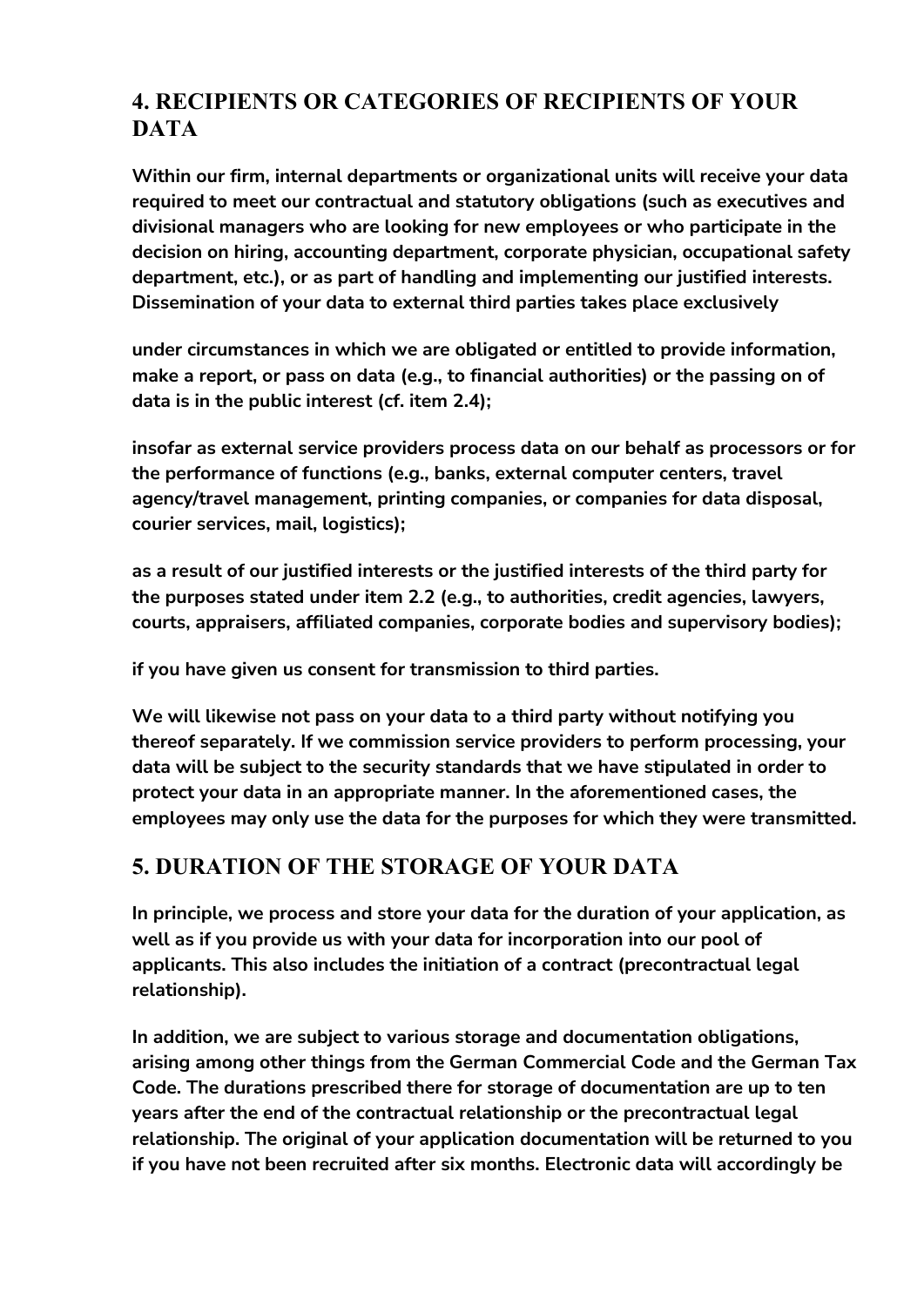**erased after six months. You will be notified of details in connection with the process in question.**

**If the data are no longer necessary for the fulfillment of contractual or legal obligations and rights, they will be erased on a regular basis, unless it is necessary to continue processing them for a limited period in order to fulfill the purposes listed under item 2.2 based on our overriding justified interests. An overriding justified interest of this kind will exist, for example, if erasure is not possible due to the particular type of storage or is only possible at disproportionately high expense. In these cases, we may also store and if necessary use your data within a limited scope after the end of this contractual relationship for a duration agreed upon along with the purposes. In principle, in these cases, instead of the data being erased, processing will be restricted. In other words, the data will be blocked against the otherwise usual use by means of corresponding measures.**

### **6. PROCESSING OF YOUR DATA IN A THIRD COUNTRY OR THROUGH AN INTERNATIONAL ORGANIZATION**

**Data are transmitted to parties in countries outside the European Economic Area EU/EEA (third countries) whenever such is necessary to meet a contractual obligation towards you (e.g., application for a position in another country) or where such is in the legitimate interests of us or a third party, or if you have issued us with your consent to such.**

**At the same time, your data may be processed in a third country, including in connection with the involvement of service providers within the framework of contract processing. If no decision has been issued by the EU Commission regarding the presence of an appropriate level of data protection for the respective country, we warrant that your rights and freedoms will be reasonably protected and guarantied in accordance with EU data protection requirements through contractual agreements to this effect. Information on the suitable or appropriate guarantees and about how and where you can obtain a copy of these may be requested from the operational data protection officer or the human resources department responsible for you.**

### **7. YOUR DATA PROTECTION RIGHTS**

**Under certain circumstances, you may assert the following data protection rights against us:**

**Each data subject has the right of access in accordance with Art. 15 GDPR, the right to rectification in accordance with Art. 16 GDPR, the right to erasure in accordance with Art. 17 GDPR, the right to restrict processing in accordance with Art. 18 GDPR, as well as the right to data portability under Art. 20 GDPR. The restrictions in accordance with Sections 34 and 35 Federal Data Protection Act) will apply to**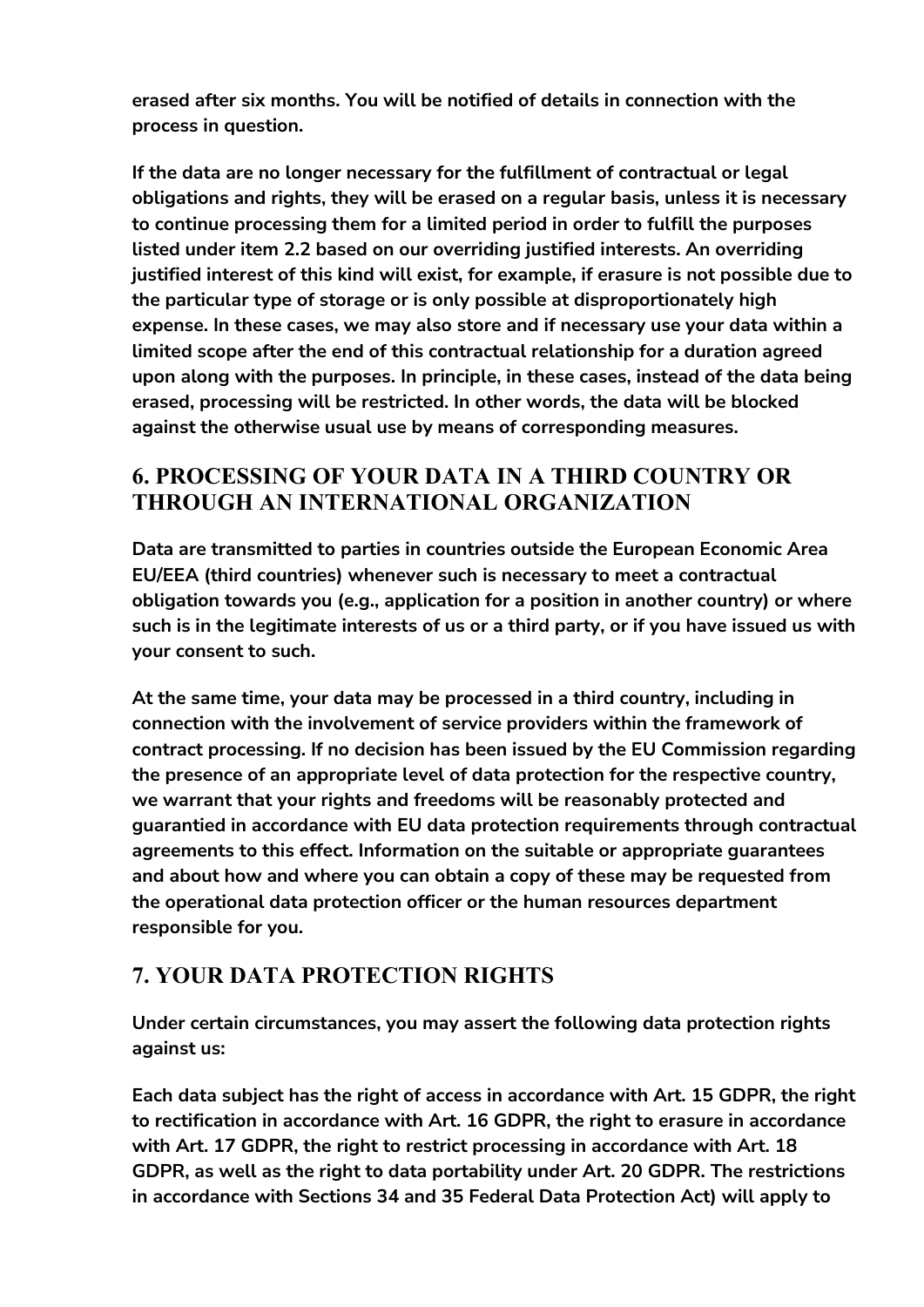**the right of access and the right to erasure. In addition, you have a right to complain to a data protection supervisory authority (Art. 77 GDPR in conjunction with Section 19 Federal Data Protection Act).**

**Your requests to exercise your rights should ideally be sent in writing to the address listed above or directly to our Data Protection Officer.**

### **8. SCOPE OF YOUR OBLIGATION TO PROVIDE US WITH YOUR DATA**

**You are only required to provide data that are necessary for the processing of your application or a pre-contractual relationship, or that we are obligated to collect by law. Without such data we will generally not be able to continue to perform the application and selection process. If we request further information from you, you will be notified separately that the information is voluntary.**

### **9. EXISTENCE OF AUTOMATED DECISION-MAKING IN INDIVIDUAL CASES (INCLUDING PROFILING)**

**We do not use any purely automated decision-making procedures pursuant to Article 22 GDPR. If we do, however, use a procedure of this kind in the future in individual cases, we will notify you separately thereof if we are legally obligated to do so.**

### **INFORMATION ON YOUR RIGHT OF OBJECTION UNDER ART. 21 GDPR**

**You have the right to file an objection at any time against processing of your data carried out on the basis of Art. 6(1)(f) GDPR (data processing on the basis of a weighing-up of interests) or Art. Art. 6(1)(e) GDPR (data processing in the public interest). The precondition for this is, however, that there are grounds for your objection emanating from your special personal situation. This also applies to profiling based on this provision within the meaning of Art. 4(4) GDPR.**

**If you file an objection, we will no longer process your personal data unless we can demonstrate compelling reasons warranting protection for the processing that outweigh your interests, rights and freedoms, or the processing serves the purpose of asserting, exercising or defending legal claims.**

**You may, of course, withdraw your application at any time.**

**We do not intend to use your personal data for purposes of direct marketing. Nevertheless, we are required to inform you that you have the right to file an objection to advertising at any time. This also applies to profiling to the extent that**